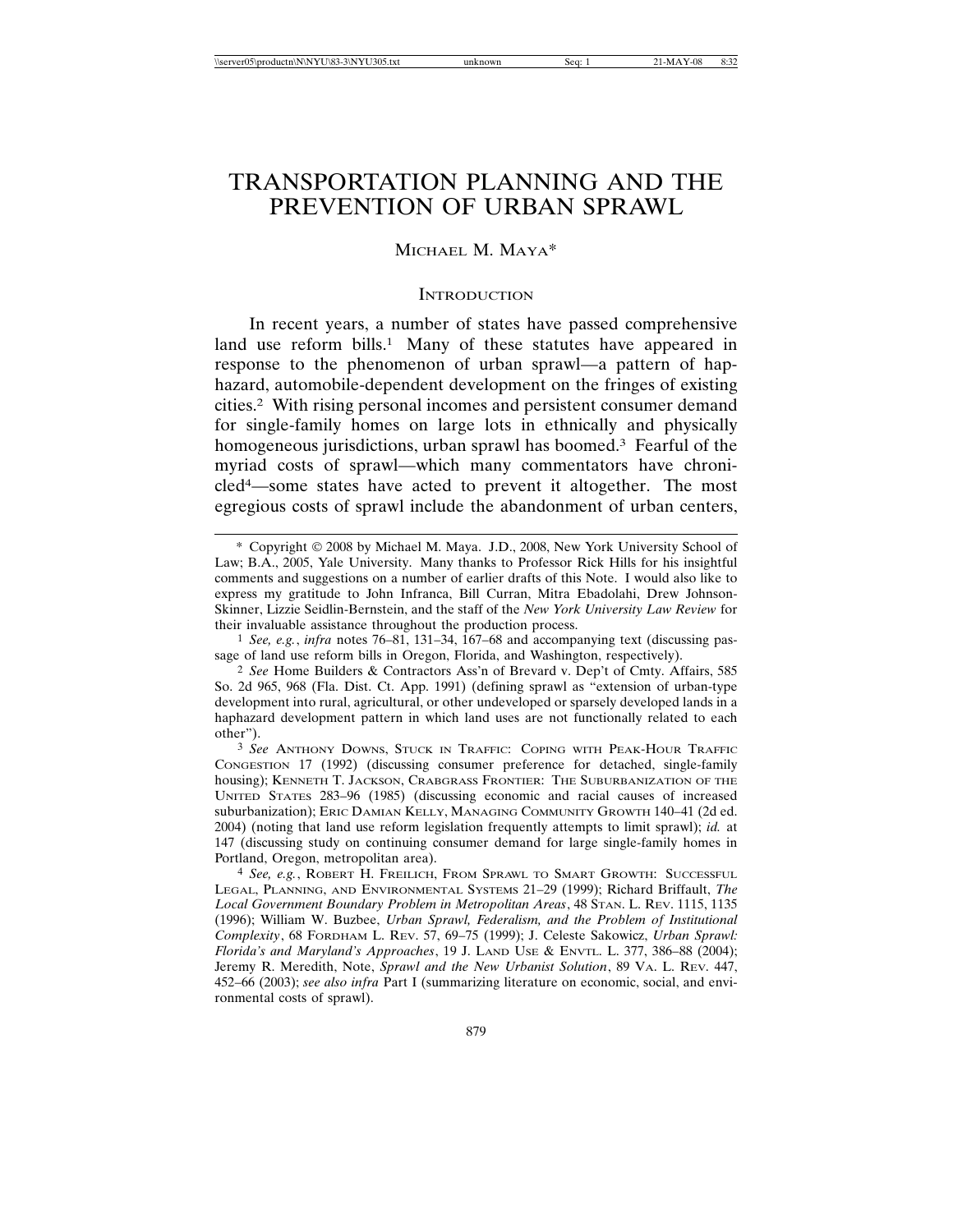severe air and water pollution, and the loss of open green spaces.<sup>5</sup> In economic terms, sprawl also vastly increases transportation costs for residents and workers who must travel greater distances to reach their homes, their jobs, and other destinations.<sup>6</sup>

Without statewide coordination, sprawl is difficult to prevent. For example, if one county prohibits the subdivision of its farmland into low-density residential lots, a neighboring county will not necessarily do the same. In fact, precisely because the restrictive county has stifled consumer demand, its neighbor may have greater incentives (in the form of spillover demand) to permit sprawling development.7 In addition, neither county is likely to be particularly well attuned to the negative effects of sprawl, which are often geographically and temporally dispersed and thus less salient for many local politicians.8 To combat these structural and political problems, some states have addressed sprawl as a matter of statewide, rather than local, concern.

Statewide land use reform laws impose substantive requirements on top of traditional, locally designed ordinances. In the typical situation, the process starts with a comprehensive plan—an administrative document promulgated by a local government agency known as the "planning commission."<sup>9</sup> The plan lays out a vision for the jurisdiction's growth, usually in broad, long-range terms.10 To implement the plan, the legislative arm of the local government passes a set of statutes called a "zoning ordinance."11 In some states, comprehensive plans need not be produced at all, and in others, zoning ordinances can be implemented without regard to plans.12 But in the jurisdictions that plan more actively, which include all of those analyzed in Part III

<sup>5</sup> Buzbee, *supra* note 4, at 69–75.

<sup>6</sup> *See* PETER M. HAAS ET AL., HOUSING & TRANSPORTATION COST TRADE-OFFS AND BURDENS OF WORKING HOUSEHOLDS IN 28 METROS 10–23 (2006), http://www.cnt.org/ repository/H-T-Tradeoffs-for-Working-Families-n-28-Metros-FULL.pdf (demonstrating that while housing tends to be inexpensive in suburban fringe locations, transportation costs are high, so overall housing and transportation costs combined are similar to those in urban core).

<sup>7</sup> *Cf.* Briffault, *supra* note 4, at 1136 (discussing negative regional consequences of local governments pursuing self-interested regulations).

<sup>8</sup> Buzbee, *supra* note 4, at 69.

<sup>9</sup> *See* DANIEL R. MANDELKER, LAND USE LAW § 3.06 (5th ed. 2003) (describing planning commission).

<sup>10</sup> *See id.* § 3.01 ("[Comprehensive plans] are future-oriented and project the development of a community to a future point in time or a future point in the community's growth.").

<sup>11</sup> *See id.* ("Municipalities adopt and administer land use controls, such as zoning, in order to implement comprehensive plans.").

<sup>12</sup> *See id.* § 3.14 (discussing majority view that comprehensive plan is not required in order to exercise zoning power).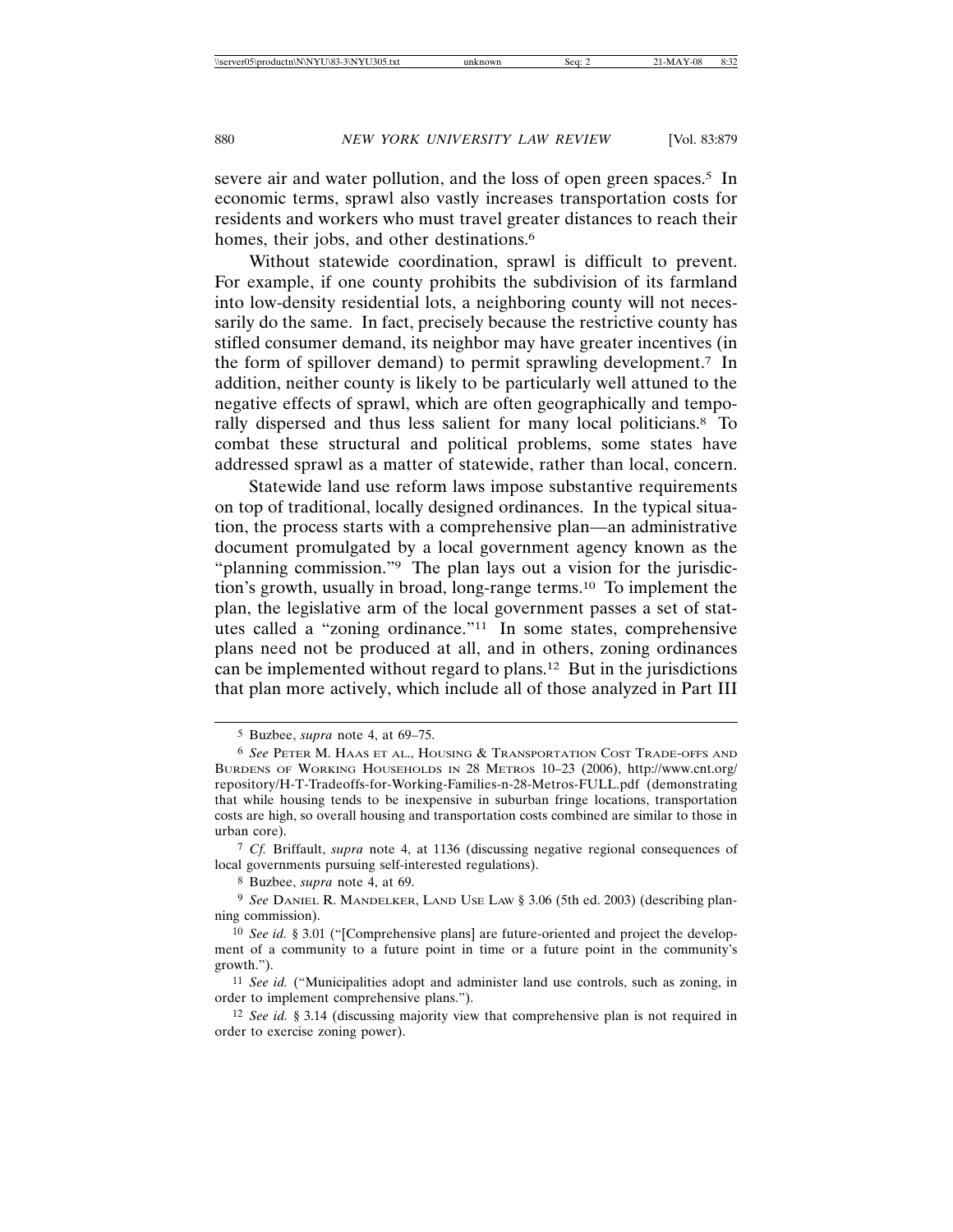of this Note, consistency between zoning and planning is a rigid requirement.13

The regulatory schemes enacted by statewide reform acts have varied. At some point, however, policymakers have usually been compelled to consider the effects of transportation planning and policy on development patterns.14 The reasons are not hard to understand. As early as the 1970s, scholars demonstrated that low-density development could not support public transportation.15 Moreover, low-density development leads to residents traveling more than those who live in high-density areas.<sup>16</sup> The result, in sprawling areas, is greater dependence on roads and highways, which themselves end up becoming heavily congested with private automobiles. This congestion creates demand for new roads, which then lead to even more sprawl.17 Without these roads and highways, the thinking goes, it may be possible to curtail sprawl.<sup>18</sup>

Although it would be unreasonable to dismantle roads where they already exist, this Note contends that steps can be taken to prevent new road construction, especially where development has not yet occurred. In more general terms, careful planning of transportation infrastructure may enable local governments to determine *where* development will take place, thereby concentrating growth in certain areas while protecting other areas from new construction. This is what I will call the "transportation planning" side of the sprawlprevention equation.

The other side of the equation deals with the converse situation: Instead of roads preceding development, sometimes development precedes roads.19 This situation is no less pernicious for states looking to

16 DOWNS, *supra* note 3, at 17.

17 *See infra* note 20 and accompanying text (explaining that new roads lead to more development while failing to solve congestion problems).

18 *See, e.g.*, Conservation Law Foundation, Fight Sprawl, http://www.clf.org/programs/ projects.asp?id=148 (last visited Apr. 3, 2008) (explaining connection between highways and sprawl and discussing advocacy efforts against construction of new highways).

19 This makes logical sense: If development never preceded roads, residents would never demand the construction of new transportation infrastructure to serve previously built-up areas or to replace (or expand) already congested arteries. Yet this happens on a

<sup>13</sup> *See* FLA. STAT. § 163.3202 (2007); WASH. REV. CODE § 36.70A.120 (2008); Baker v. City of Milwaukie, 533 P.2d 772, 775 (Or. 1975).

<sup>14</sup> *See* Robert H. Freilich, *The Land-Use Implications of Transit-Oriented Development: Controlling the Demand Side of Transportation Congestion and Urban Sprawl*, 30 URB. LAW. 547, 547 (1998) ("Transportation is, in many ways, the most important segment of a community's infrastructure. A community's transportation system has a profound influence on its land-use patterns and rate of growth.").

<sup>15</sup> *See* BORIS S. PUSHKAREV & JEFFREY M. ZUPAN, PUBLIC TRANSPORTATION AND LAND USE POLICY 35–37 (1977) (suggesting that seven dwelling units per acre is lowest residential density that can support mass transit).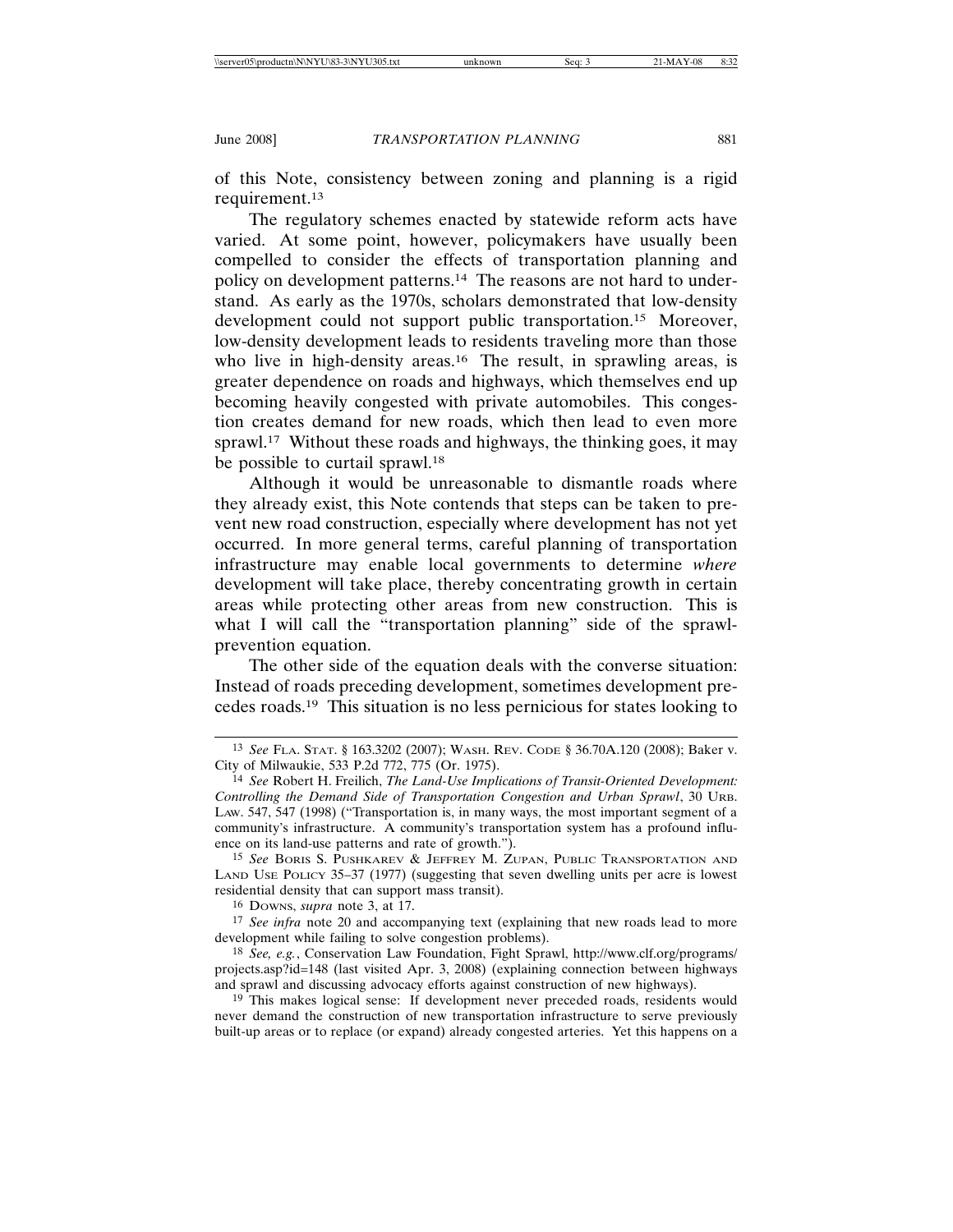prevent sprawl. If a local government allows housing to be built in a place that is underserved by existing transportation infrastructure, sooner or later political pressure will mount to provide residents of the newly developed area with better access to their homes or businesses. In sprawling areas, such access will most likely be provided in the form of new roads, not public transportation. These roads, however, will only create more traffic and lead to more sprawling development as they become just as congested as the other roads in the area.<sup>20</sup> A potential response to this dilemma is to ensure that development only occurs once adequate transportation infrastructure exists or will soon be constructed.21 I will call this the "concurrency" side of the sprawl-prevention equation. If transportation planning determines *where* development will occur via the location of new roads, concurrency determines *when* development will occur by respecting the capacity of existing roads.

This Note evaluates the efforts of states that have made the affirmative policy decision to reduce sprawl. I assess whether these states have enacted transportation planning and concurrency rules that promise to achieve their antisprawl goals—and if not, I look at what they should do differently. This is the first analysis of sprawlprevention efforts that looks to both of these distinct, and crucial, parts of the sprawl-prevention equation. Part I of the Note discusses some of the costs of sprawl, without comprehensively revisiting ground well trodden by other commentators. Part II argues for the necessity of both transportation planning and concurrency rules. The structure of this claim is straightforward: Without planning, the location of growth is impossible to control; without concurrency, its timing cannot be controlled, ultimately leading to political pressure to undermine locational plans. Part III of the Note analyzes the regulatory regimes in three states with aggressive antisprawl statutes, regulations,

21 *See* KELLY, *supra* note 3, at 44–48 (discussing adequate public facilities requirements).

regular basis. *See, e.g.*, Rick Fink, Jr., *The Widening of I-93, the Granite State Outgrows a Major Corridor*, BUS. NH MAG., Jan. 1, 2003, at 34 (discussing proposal to widen Interstate 93 in New Hampshire in order to "make travel safer and less congested" and observing that "[t]he state has outgrown a stretch of the highway that continues to see rising traffic counts").

<sup>20</sup> New roads allow residents drawn by lower housing prices to move farther and farther from the urban core, thereby increasing the total amount of driving in a given metropolitan area. *See* ROBERT CERVERO, SUBURBAN GRIDLOCK 9–10 (1986) (noting jump in average commuting distances and suggesting that "as American cities have sprawled, so have trip patterns"). The roads themselves will soon become congested with drivers who used to travel on other roads, at other times, or by mass transit. DOWNS, *supra* note 3, at 27–30. The result will be demand for yet more roads, which will in turn lead to yet more sprawl.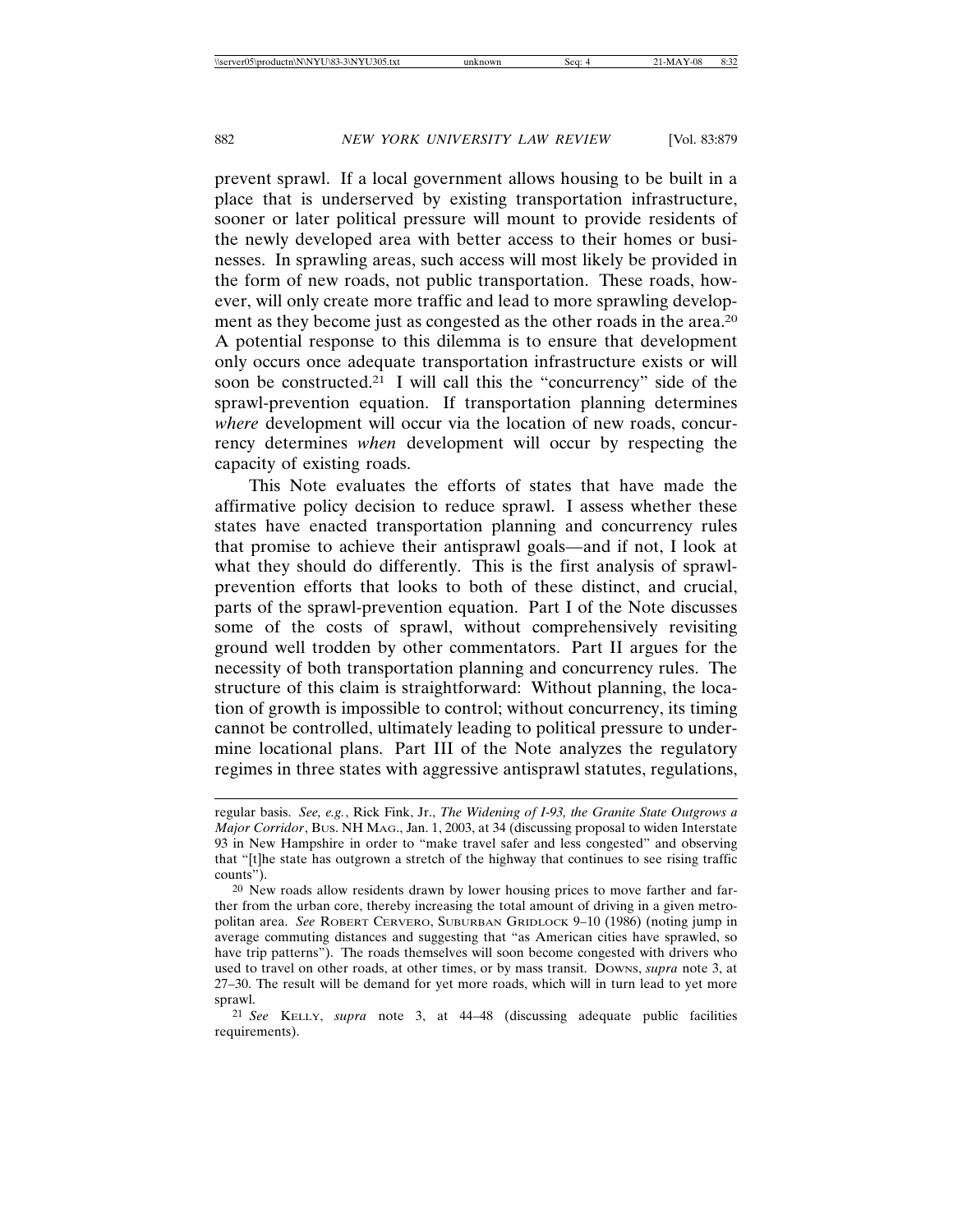and jurisprudence. The focus is on Oregon, Florida, and Washington because they are widely discussed in the literature as three of the most antisprawl jurisdictions in the country.22 Since these states' planning statutes developed during three distinct time periods, they also provide a convenient chronology of the land use reform movement. Finally, in Part IV, the Note offers recommendations on the future use of transportation planning and concurrency rules to prevent sprawling development.

A final note: The arguments and recommendations that follow do not necessarily depend upon the normative position that sprawl should be avoided. Rather, my aim is to evaluate the efforts of states that have already made the decision, for better or worse, to attempt to reduce sprawl. Nonetheless, it would be hard to carry out that evaluation without some understanding of the factors that motivated these states to act in the first place. It is to those factors that I now turn.

I

# THE COSTS OF SPRAWL

Previous commentators have discussed the economic, environmental, and social costs of sprawl at great length;23 nevertheless, a brief review of their findings will help situate the remainder of this Note. The environmental effects of sprawl have been particularly well documented. Many of these effects stem from a simple fact: Residents of sprawling areas drive greater distances than people who live in more compact communities.24 This increased use of cars results in a rise in automobile emissions, which undermines efforts to reduce air pollution.25 Although air pollution itself has not been found to cause respiratory illness, it does have the potential to exacerbate preexisting medical conditions.26 Furthermore, scientists have concluded that it is very likely that greenhouse gas emissions, in particular, have

<sup>22</sup> *See, e.g.*, FREILICH, *supra* note 4, at 220–23, 234–36 (discussing antisprawl programs in Oregon, Florida, and Washington); KELLY, *supra* note 3, at 122 (listing Oregon, Florida, and Washington among states that have adopted significant comprehensive planning reforms).

<sup>23</sup> *See supra* note 4 and accompanying text.

<sup>24</sup> Buzbee, *supra* note 4, at 71; *see also supra* notes 15–16 and accompanying text.

<sup>25</sup> *See* Buzbee, *supra* note 4, at 72 (noting that benefits from emissions control regulations under Clean Air Act have been undercut by overall increase in vehicle miles traveled per resident).

<sup>26</sup> *See* Robert D. Bullard et al., *The Costs and Consequences of Suburban Sprawl: The Case of Metro Atlanta*, 17 GA. ST. U. L. REV. 935, 954 (2001) ("Ground-level ozone may exacerbate health problems such as asthma, nasal congestion, . . . lung scarring, formation of lesions within the lungs, and premature aging of lung tissues.").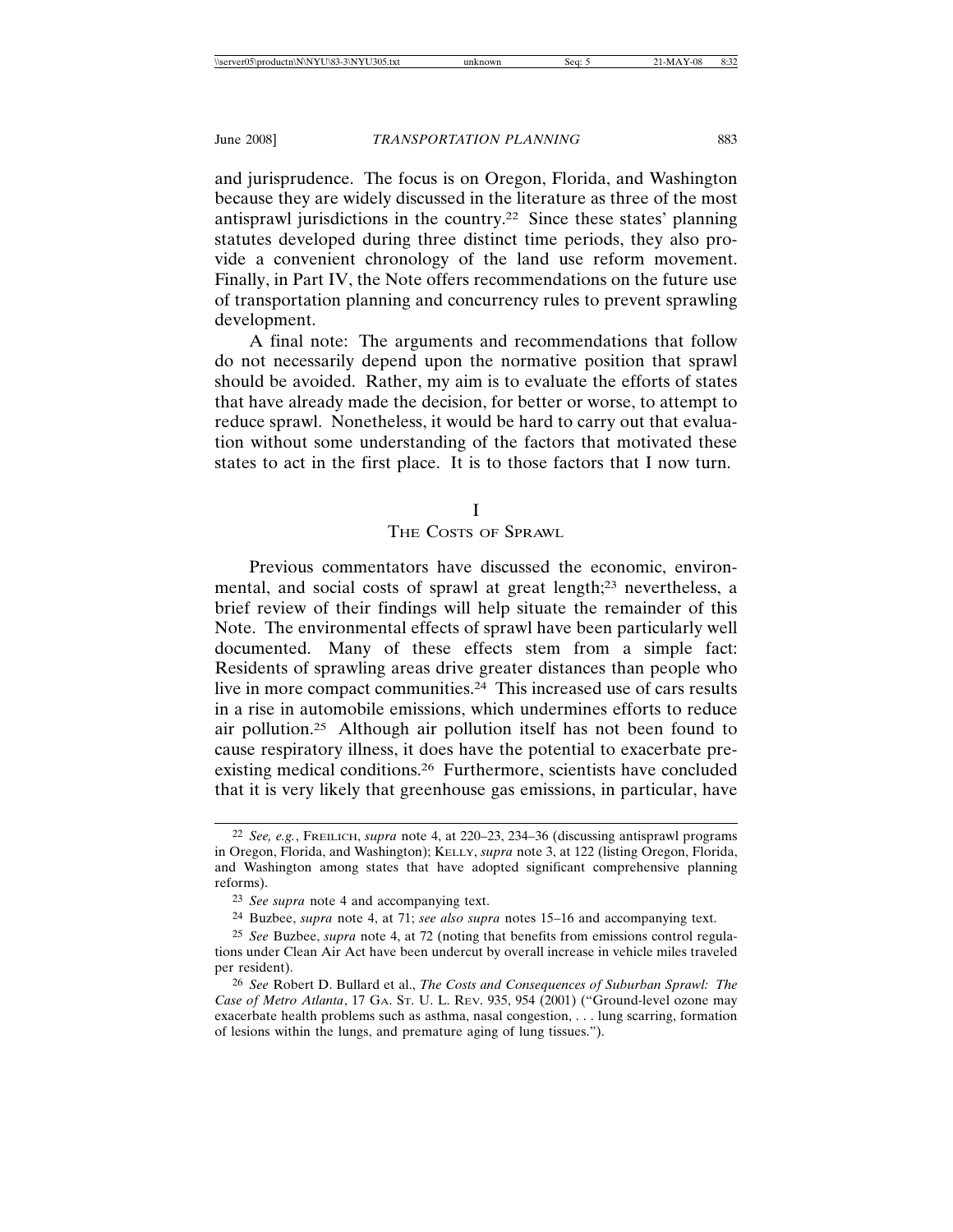contributed to global climate change.<sup>27</sup> Beyond its effects on humans, sprawl poses an extreme threat to ecosystems, including by destroying and fragmenting animal habitats.28 As more land has been paved over to make way for development, leaving less green space to absorb rainwater and chemical runoff, soil erosion and water pollution have also increased.29

Sprawl also has significant social costs. As residents have moved to the outer fringes of metropolitan areas, jobs—especially entry-level positions—have moved with them.30 Urban dwellers, who frequently do not own cars, cannot commute to these new jobs, resulting in concentrated urban poverty.31 Given past racism in the real estate industry and in federal housing initiatives—which contributed greatly to the common settlement pattern of minority groups in impoverished, segregated, inner-city communities—minorities are disproportionately harmed by sprawl.32

The costs of sprawl, however, are not only borne by those left behind in the inner cities. For suburbanites, the average distance traveled between home and work has increased considerably since the beginning of the 1980s.33 The vast majority of this new travel has been by automobile,<sup>34</sup> and it has not come cheaply. The explosion in private vehicle use has led to increased traffic congestion.<sup>35</sup> This congestion imposes a variety of costs on drivers: wasted time, increased gasoline consumption, and greater wear and tear on vehicles.36 Thus, even if traffic always flowed smoothly, the added cost of driving to and from the suburban fringe would frequently more than offset the

31 Meredith, *supra* note 4, at 458–59.

32 *See* JACKSON, *supra* note 3, at 197–98 (describing origins of "red lining" practice of federal Home Owners Loan Corporation, which systematically denied mortgages to residents of predominantly African-American neighborhoods); Bullard et al., *supra* note 26, at 947–50 (discussing contemporary costs of red lining in minority communities).

33 *See* CERVERO, *supra* note 20, at 78 (discussing role of local governments in widening gap between where people live and work); Craig N. Oren, *Getting Commuters Out of Their Cars: What Went Wrong?*, 17 STAN. ENVTL. L.J. 141, 168–69 (1998) (stating that average commute between home and work increased by 2.2 miles from 1983 to 1990).

34 *See* CERVERO, *supra* note 20, at 12–13 (noting that automobiles have been increasingly dominant means of commuting since 1970 and will likely continue to be so in future); Oren, *supra* note 33, at 169 ("Low density has meant increasing dependence on the automobile to get to work.").

<sup>27</sup> INTERGOVERNMENTAL PANEL ON CLIMATE CHANGE, CLIMATE CHANGE 2007: SYN-THESIS REPORT 5 (2007), *available at* http://www.ipcc.ch/pdf/assessment-report/ar4/syr/ar4\_ syr\_spm.pdf.

<sup>28</sup> Meredith, *supra* note 4, at 464.

<sup>29</sup> *Id.* at 466.

<sup>30</sup> *See* Robert H. Freilich & Bruce G. Peshoff, *The Social Costs of Sprawl*, 29 URB. LAW. 183, 192 (1997) (discussing geographic redistribution of employment due to sprawl).

<sup>35</sup> DOWNS, *supra* note 3, at 1.

<sup>36</sup> Oren, *supra* note 33, at 171–72.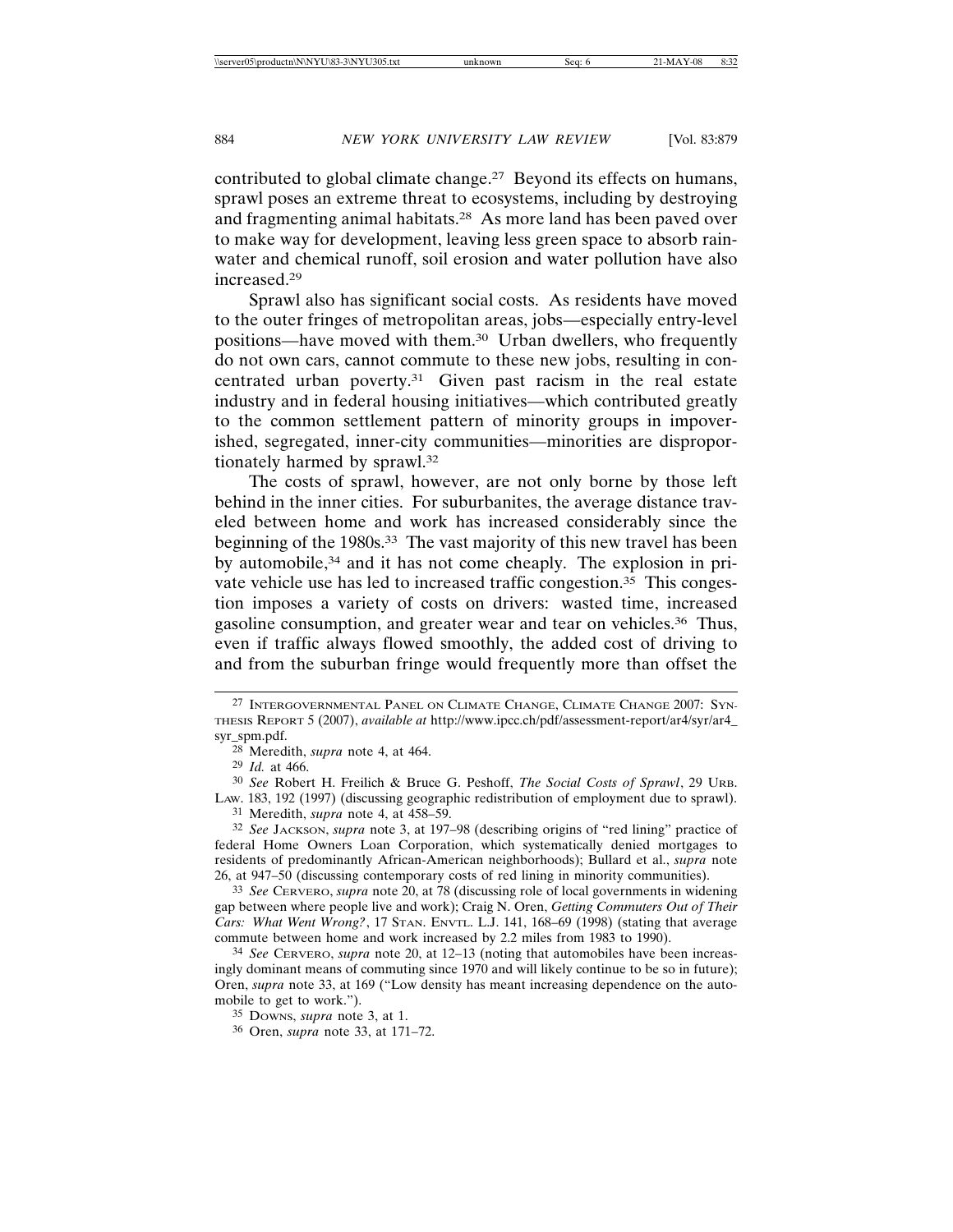savings (realized in the form of lower housing prices) of living far from work.37 For these and other reasons, a number of states have attempted to reduce the incidence of sprawl within their borders.38

# II

# THE NEED FOR TRANSPORTATION PLANNING AND CONCURRENCY RULES

In this Part, I lay out some of the critiques of planning and concurrency requirements. I then explain why these critiques do not defeat the need for both sets of requirements. To begin with, it is not self-evident that transportation planning and concurrency rules are the best, or even a desirable, way to reduce sprawl. Planning (in a general sense, including the timing rules contained in concurrency requirements) has definite costs that must be balanced against the practice's usefulness in combating sprawling development. Primarily from an economic standpoint, scholars have criticized planning—and its legal embodiment, zoning39—as an inefficient and potentially destructive departure from the Anglo-American system of common law property rights and reliance on free markets.<sup>40</sup>

Many commentators who approve of the antisprawl goals of planning and zoning have nevertheless attacked the practices as ineffective or inefficient. One recent study showed, as many researchers had pre-

38 *See infra* notes 76–106, 131–56, 167–82 and accompanying text (discussing policies to combat urban sprawl in Oregon, Florida, and Washington, respectively).

<sup>37</sup> *See supra* note 6 and accompanying text. Economist William Bogart has vehemently disputed the idea that sprawl has been the primary force behind the increases in both the duration and length of the average commute. Instead, he points to a regression analysis indicating that "rising incomes and an increase in the fraction of two-worker households are the main factors explaining the longer commutes" and claims that sprawl has actually shortened most trips to work. WILLIAM T. BOGART, DON'T CALL IT SPRAWL: METROPOL-ITAN STRUCTURE IN THE TWENTY-FIRST CENTURY 147–48 (2006). Dean Bogart's analysis of the costs of congestion, however, considers only the lost productivity suffered by workers stuck in traffic; it fails to account for the hard costs of owning and maintaining a vehicle, *see id.* at 148–49, not to mention the environmental costs associated with increased driving, *see supra* notes 24–27 and accompanying text. In the same vein, while Bogart makes much of the fact that, on average, transit riders spend more time commuting than drivers, he ignores the environmental gains that attach to transit ridership. *See id.* at 146. There may even be productivity gains associated with such ridership; after all, it is possible to read on the train but not at the wheel—despite what some drivers might think.

<sup>39</sup> For an explanation of the interaction between planning and zoning, see *supra* notes 9–13 and accompanying text.

<sup>40</sup> *See* Andrew P. Morriss & Roger E. Meiners, *The Destructive Role of Land Use Planning*, 14 TUL. ENVTL. L.J. 95, 96–97 (2000) (likening land use planning to failed theories of "central economic planning"); John M. Quigley, *Regulation and Property Values in the United States: The High Cost of Monopoly*, *in* LAND POLICIES AND THEIR OUTCOMES 46, 53–61 (Gregory K. Ingram & Yu-Hung Hong eds., 2007) (reviewing empirical literature on costs of zoning regulation).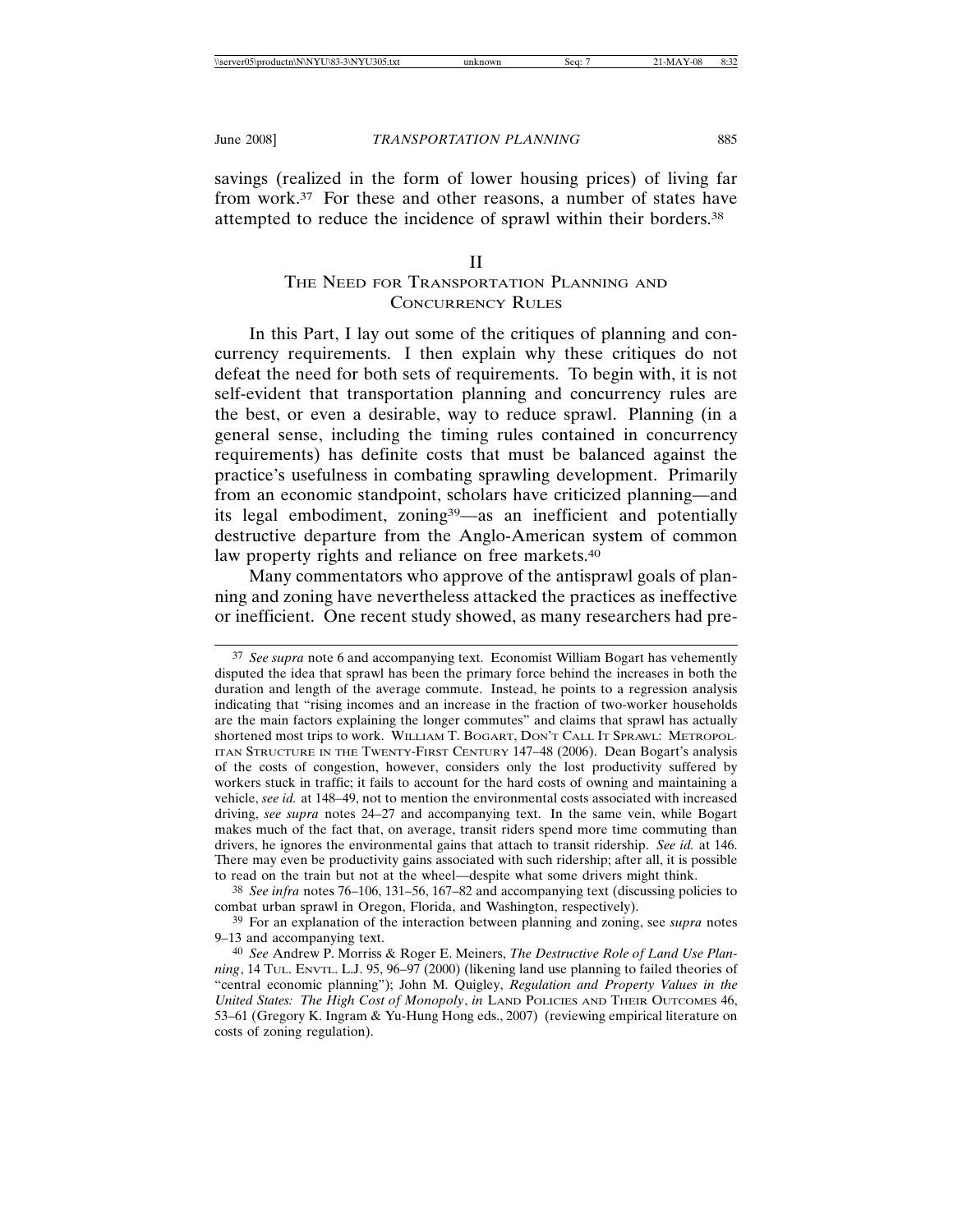viously suggested, that zoning increases the cost of new construction by decreasing the supply of buildable land.41 This fact alone does not mean that zoning is economically inefficient: The high price of heavily restricted lots could be due primarily to the premium that buyers are willing to pay for spacious, quiet, and otherwise idyllic properties. A recent review of the economic literature on zoning and housing costs, however, indicated that this is probably not the case.<sup>42</sup> Moreover, there is evidence that zoning reduces the supply of available housing43 and may also contribute to racial segregation within metropolitan areas.44 In addition, a famous 1989 land use study concluded that restrictive zoning actually promotes sprawl by forcing people who crave a suburban lifestyle to commute longer distances to work.45

Economic critiques of planning have also come from the legal academy. Professors Andrew Morriss and Roger Meiners have characterized zoning as a mechanism for creating "administrative property," whereby local governments "subtract[ ] some rights from the common law fee simple absolute bundle and transfer[ ] those rights to" themselves.46 They argue that centralized land use decisionmaking, exercised by government actors rather than by private markets, fails to address, or actually worsens, various perceived failures in the market for land.47 For example, according to Professors Morriss and Meiners, planning inhibits the flow of information—in this case, accurate free market prices—to buyers and sellers.48 It also fails to do a better job than markets at overcoming free-rider problems in the provision of common "environmental amenities" such as parks.49

Finally, restrictive planning and zoning laws have been criticized as inequitable. The problem, from this perspective, is that planning "may be used to stop or slow growth, intentionally or unintentionally limiting the availability of affordable housing."50 If this is the case, housing in heavily regulated areas will become increasingly expensive,

<sup>41</sup> *See* Edward Glaeser & Joseph Gyourko, *Zoning's Steep Price*, REGULATION, Fall 2002, at 24 (empirically linking zoning to increased housing prices).

<sup>42</sup> Quigley, *supra* note 40, at 56–57.

<sup>43</sup> *Id.* at 57–58.

<sup>44</sup> *Id.* at 58–59.

<sup>45</sup> *See* WILLIAM A. FISCHEL, DO GROWTH CONTROLS MATTER?: A REVIEW OF EMPIR-ICAL EVIDENCE ON THE EFFECTIVENESS AND EFFICIENCY OF LOCAL GOVERNMENT LAND USE REGULATION 1 (1989) (discussing "wasteful decentralization of firms and too much commuting by households").

<sup>46</sup> Morriss & Meiners, *supra* note 40, at 109.

<sup>47</sup> *Id.* at 110–22.

<sup>48</sup> *Id.* at 113.

<sup>49</sup> *Id.* at 117.

<sup>50</sup> Oliver A. Pollard, III, *Smart Growth: The Promise, Politics, and Potential Pitfalls of Emerging Growth Management Strategies*, 19 VA. ENVTL. L.J. 247, 283–84 (2000).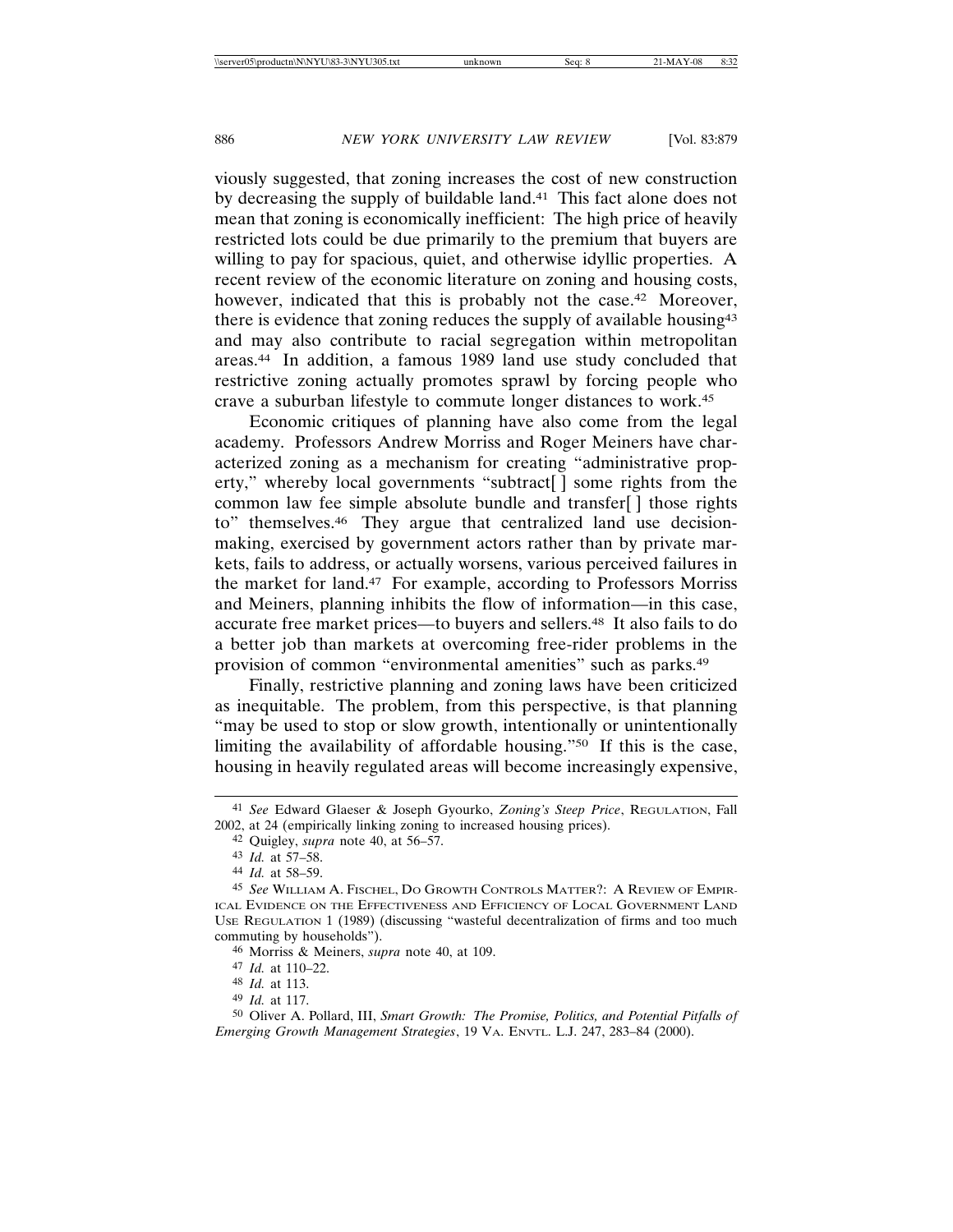forcing middle- and lower-class residents to move either to impoverished and decaying portions of the urban core or to the sprawling fringes of metropolitan areas.

Although many of these criticisms are well founded, planning remains popular and shows no signs of disappearing from the regulatory scene.51 What explains this inconsistency? Do the citizens who approve strict planning and zoning rules consistently vote against their self-interest? Or do the benefits of planning somehow outweigh its economic costs?

As a threshold matter, consumer demand for low-density housing may not accurately reflect residents' true preferences. Between the 1930s and the 1960s, the federal government heavily subsidized the construction and purchase of detached, single-family homes,52 thereby artificially inflating demand for such properties. The lasting effects of these subsidies may still be felt today.53 Yet, even assuming that artificial demand for low-density housing is a permanent feature of American land use policy, properly formulated zoning schemes should not produce many of the negative economic effects discussed by planning's critics. By allowing for increasingly dense development within stable, existing communities—though not elsewhere—well-drawn regulations should avoid drastically cutting the supply of available housing. The key is that low-density zoning in areas threatened by sprawl must be coupled with higher-density zoning closer to the urban core.54 Although this result has proved difficult to achieve in the United States, the problem is a matter of local government law rather than one of planning principles.55 Moreover, in contrast to older plan-

<sup>51</sup> *See* Craig Anthony Arnold, *The Structure of the Land Use Regulatory System in the United States*, 22 J. LAND USE & ENVTL. L. 441, 442 (2007) (describing land use regulation as "one of the most pervasively influential, and therefore important, areas of law and public policy in the United States"). Houston, Texas, which lacks a zoning ordinance, is the most notable exception to this trend. Asmara Tekle Johnson, *Privatizing Eminent Domain: The Delegation of a Very Public Power to Private, Non-profit and Charitable Corporations*, 56 AM. U. L. REV. 455, 488 n.150 (2007). Yet even in Houston, "the deep-rooted subject [of zoning] never stops festering below ground level." Bill Schadewald, *'Form-Based Zoning' Appears To Take Shape*, HOUS. BUS. J., Apr. 27, 2007, at 60A.

<sup>52</sup> *See* JACKSON, *supra* note 3, at 207–09, 213 (discussing policies of Federal Housing Administration that provided subsidies for low-density housing in racially segregated areas from 1930s to 1960s).

<sup>53</sup> *See id.* at 217–18 (discussing long-term urban abandonment that resulted from federal housing policies).

<sup>54</sup> *See* Pollard, *supra* note 50, at 284 (advocating strategies to promote density in existing communities).

<sup>55</sup> In the typical American metropolitan area, which encompasses a plethora of local government units, it is difficult to implement policies that serve the best interests of the region as a whole. Instead of coordinating with their neighbors, local governments tend to draft regulations that meet their own, and only their own, needs. *See* Briffault, *supra* note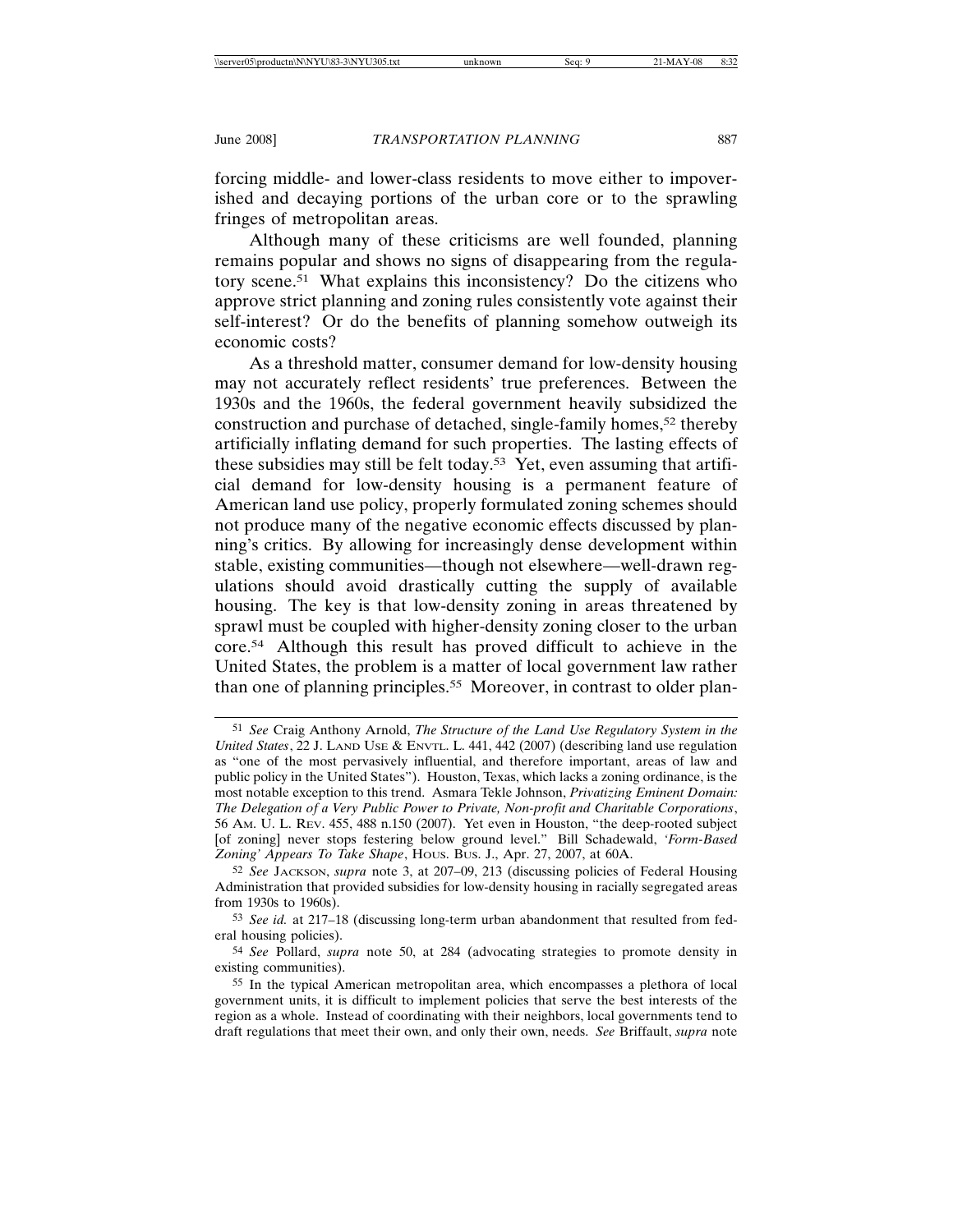ning strategies, current theories should be able to address many of the equity concerns voiced by planning opponents. For example, the New Urbanist movement has committed itself to prioritizing pedestrianfriendly neighborhoods and public spaces over large, exclusionary, private lots.56

Concurrency provisions have received additional criticisms that do not apply to transportation planning rules. Simplest among these is the claim that, by preventing development that would increase traffic on existing roads beyond predetermined levels (referred to as "levels of service"57), concurrency rules may encourage developers to avoid building in already-congested neighborhoods in downtown areas.58 The predictable result is that more projects will be initiated on virgin lands far from city centers.59

One possible solution to this problem, which has been implemented in Florida, is to create exceptions to normal concurrency provisions for urban infill development.<sup>60</sup> Proponents of Florida's scheme hoped that the resulting "exception areas" would become cen-

58 *See* Susan L. Trevarthen & Chad Friedman, *Senate Bill 360: Growth Management Reform Arrives and It Is All About Infrastructure*, FLA. B.J., Oct. 2005, at 39, 41 (describing "perverse incentives" of early Florida concurrency requirements).

59 *See id.* at 41–42 (noting that early Florida concurrency requirements "favor[ed] . . . suburban greenfield development in areas with under-utilized roadways").

60 *See* FLA. STAT. § 163.3180(5) (2007) (enumerating conditions and guidelines for such exceptions). Urban infill (re)development (or revitalization) involves building at increasing densities in areas that have been developed in the past, often in decaying urban cores. *See, e.g.*, § 163.2514(2) (defining "[u]rban infill and redevelopment area"); *id.* § 163.2511(2)(c) (noting state policy of "revitaliz[ing] urban centers" in statutory section titled "Urban infill and redevelopment").

<sup>4,</sup> at 1133–36 (discussing sprawl-inducing aggregate effects of land use regulation by individual local government units within metropolitan areas). A system of metropolitan government could overcome this problem by taking a region-wide view of local land use needs. *See id.* at 1164–71 (arguing for creation of elected governmental units with binding authority to adopt regional land use plans).

<sup>56</sup> *See* Meredith, *supra* note 4, at 478–82 (outlining four fundamental tenets of New Urbanism: diverse land use and population, pedestrian-friendly development, prominent public spaces, and celebration of local identity).

<sup>57</sup> At the heart of most concurrency regimes are level-of-service standards. According to the Municipal Research and Services Center of Washington, "Level of service (LOS) standards are measures of the amount (and/or quality) of [a] public facility which must be provided to meet [a] community's basic needs and expectations." MUN. RESEARCH & SERVS. CTR. OF WASH., LEVEL OF SERVICE STANDARDS: MEASURES FOR MAINTAINING THE QUALITY OF COMMUNITY LIFE 1 (1994), *available at* http://www.mrsc.org/Publications/ levelserv.pdf. When it comes to transportation, LOS standards "involve[ ] a judgment call about what level of congestion and delay is acceptable to community residents relative to the cost of reducing the congestion." *Id.* at 41. Concurrency requirements typically forbid local governments from permitting development projects that would create sufficient traffic to bring roadways out of compliance with these standards. *See, e.g.*, *infra* notes 145–55 and accompanying text (detailing concurrency rules and related provisions in Florida).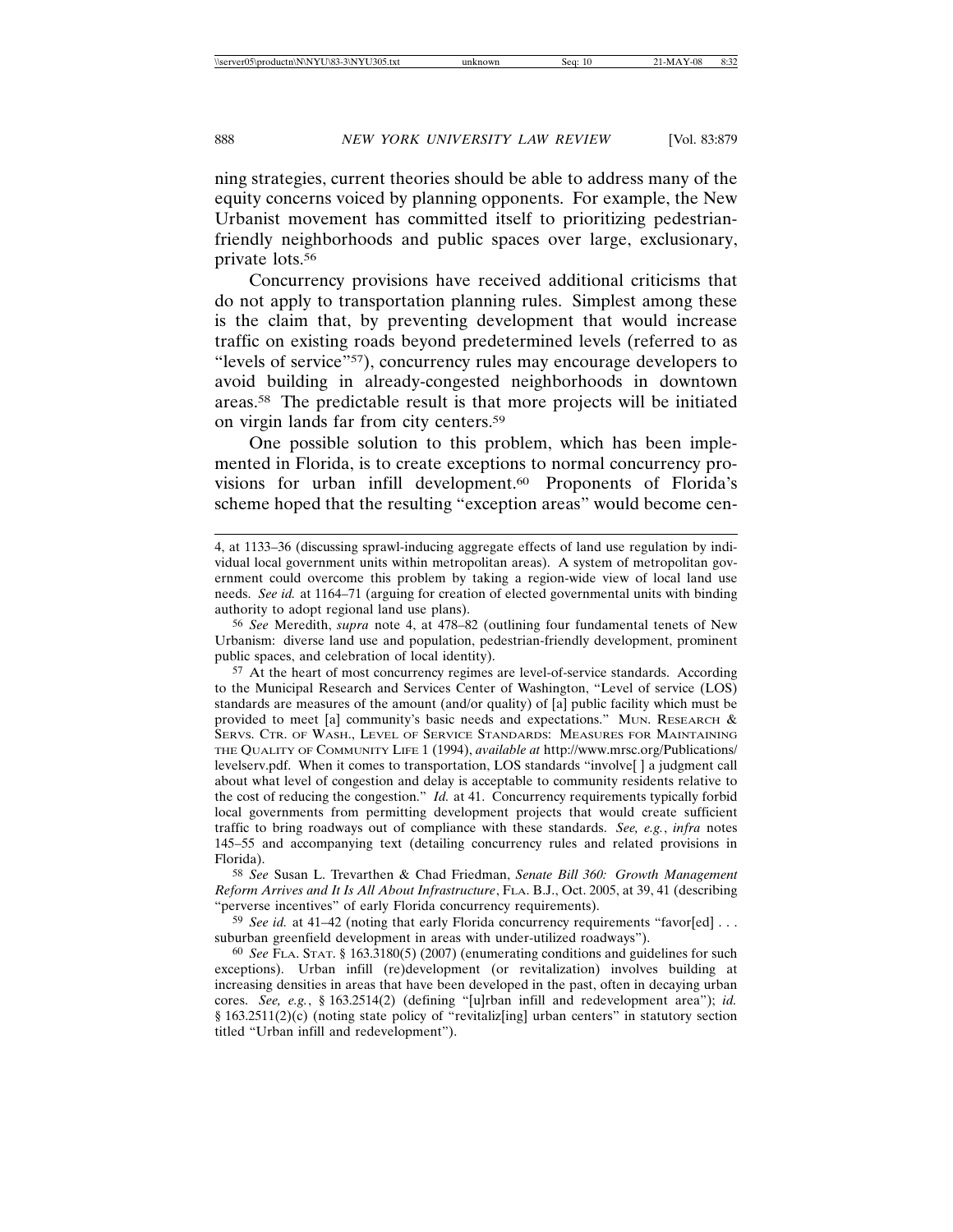ters of dense development.61 Critics, however, argued that these provisions would be used predominantly by local governments hoping to avoid building costly transportation infrastructure *outside* the downtown core.62 Accordingly, a better solution may be a more nuanced approach to level-of-service standards themselves. Generally, such standards describe the maximum amount of traffic that a local government will permit on a given piece of transportation infrastructure.<sup>63</sup> In urban areas, or in any area where public transportation is available, more congestion should be tolerated before concurrency requirements are triggered.64

A potentially more damaging critique of concurrency rules is that, when combined with restrictive planning schemes, such rules may stifle growth completely. If concurrency provisions prohibit new projects unless roads are in place, but planning provisions do not provide for the roads in question, how can any new construction take place?65 The answer is that concurrency and planning regulations must be coordinated: Each must be designed with the other in mind. For example, concurrency requirements might be relaxed in areas where a local government wants to encourage growth while, at the same time, they might be strengthened in areas where the government wants to avoid sprawl. Likewise, planning rules should allow for greater densities in the former areas than in the latter. The result should be restrictions on growth in certain places to prevent sprawl, coupled with inducements for dense development in other places to meet demand for various types of land uses.<sup>66</sup>

65 I am indebted to Professor Rick Hills of New York University School of Law for proposing this argument.

<sup>61</sup> After realizing that uniform roadway concurrency rules could potentially increase sprawl, Florida amended its statutes to allow for a complex system of "Transportation Concurrency Exception Areas" to promote dense development within urban cores. FLA. ADMIN. CODE ANN. r. 9J-5.055(5)–(8) (2007).

<sup>62</sup> *See, e.g.*, Sakowicz, *supra* note 4, at 405 (declaring that "exemptions and exceptions . . . allow local governments to either procrastinate or avoid expanding and improving roadways").

<sup>63</sup> *See supra* note 57 (describing level-of-service standards).

<sup>64</sup> *See* Freilich, *supra* note 14, at 564–65 (praising Montgomery County, Maryland for adjusting level-of-service standards where public transportation is available). Note that what I advocate here—explicitly allowing higher levels of congestion in urban areas—is different from manipulating and/or circumventing established level-of-service standards through the use of inaccurate measurement techniques. *See infra* notes 188–94 and accompanying text (criticizing Washington courts for allowing city of Seattle to implement traffic measurement system that purposely overstated road capacity).

<sup>66</sup> *See* S. Mark White & Elisa L. Paster, *Creating Effective Land Use Regulations Through Concurrency*, 43 NAT. RESOURCES J. 753, 756–62 (2003) (explaining that, when properly formulated, concurrency rules should be consistent with smart growth goals of dense, pedestrian- and transit-friendly development in urban areas, coupled with preservation of open spaces in rural areas).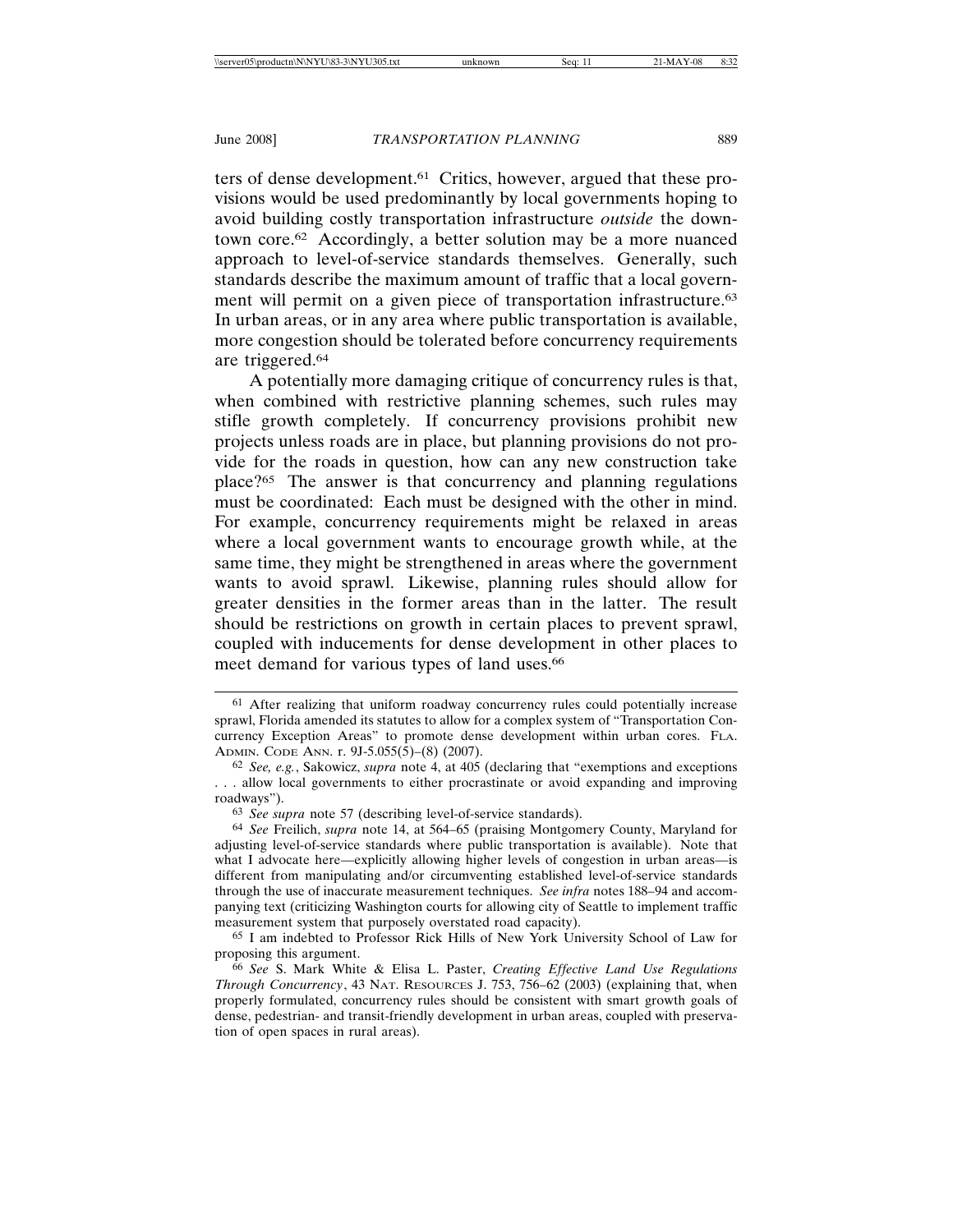The need for coordination between transportation planning and concurrency rules also helps explain why states should not leave either side of the sprawl-prevention equation entirely in the hands of local authorities. State policymakers might be inclined to delegate authority to cities, towns, and counties because they believe that local politics or market forces, acting without regulatory constraints, have the ability to control either the location or the timing of growth.67 For example, state policymakers might think that there is no need for transportation planning rules that prohibit road construction in environmentally sensitive areas because local jurisdictions will naturally avoid the high costs—stemming from such requirements as extensive regulatory approvals and onerous building techniques—that are associated with such routings. Likewise, lawmakers might think that concurrency rules are unnecessary because the construction of housing is simply unprofitable where roads do not yet exist. However, even if population growth is moderate enough to sustain this strategy of delegation,68 the approach sacrifices the coordination that is essential to the success of any planning regime. Heavy restrictions on growth in certain areas, without complementary and contemporaneous upzonings—i.e., increases in allowable densities—in other areas, may have disastrous effects on the price and supply of residential, commercial, and industrial space.69

This response suggests another question: Why require concurrency at all when strict planning rules seem to do most of the work in preventing sprawl? Two seemingly contradictory rationales stand out. First, plans are drawn infrequently<sup>70</sup> and with mostly long-term goals in mind.71 As a result, they must be deliberately broad, providing for many possible zones of growth within a given jurisdiction.<sup>72</sup> Under-

<sup>67</sup> I am indebted to Professor Hills for this argument as well.

<sup>68</sup> It seems that neither local politics nor market forces should be able to constrain either the location or timing of growth in states experiencing extreme population booms. If new residents are flooding into an area quickly enough, it may make political and economic sense to build roads through wetlands regardless of the cost, or to allow the construction of housing before roads can be put into place.

<sup>69</sup> *See* Glaeser & Gyourko, *supra* note 41 (demonstrating that land use restrictions tend to raise property prices).

<sup>70</sup> *See, e.g.*, Boston Metropolitan Planning Organization, Journey to 2030, http://www. bostonmpo.org/bostonmpo/resources/plan/plan.htm (last visited Apr. 3, 2008) (stating that "new Transportation Plan" is drawn up "[e]very four years").

<sup>71</sup> *See, e.g.*, OR. ADMIN. R. 660-012-0030(3)(a) (2007) (mandating minimum transportation-planning horizon of twenty years).

<sup>72</sup> *See, e.g.*, BOSTON METRO. PLANNING ORG., JOURNEY TO 2030: TRANSPORTATION PLAN OF THE BOSTON METROPOLITAN PLANNING ORGANIZATION iii (2007), *available at* http://www.bostonmpo.org/bostonmpo/resources/plan/2030plan-toc-1.pdf (listing contents of transportation plan for Greater Boston, including such broad categories as "Mobility," "Safety," and "Security").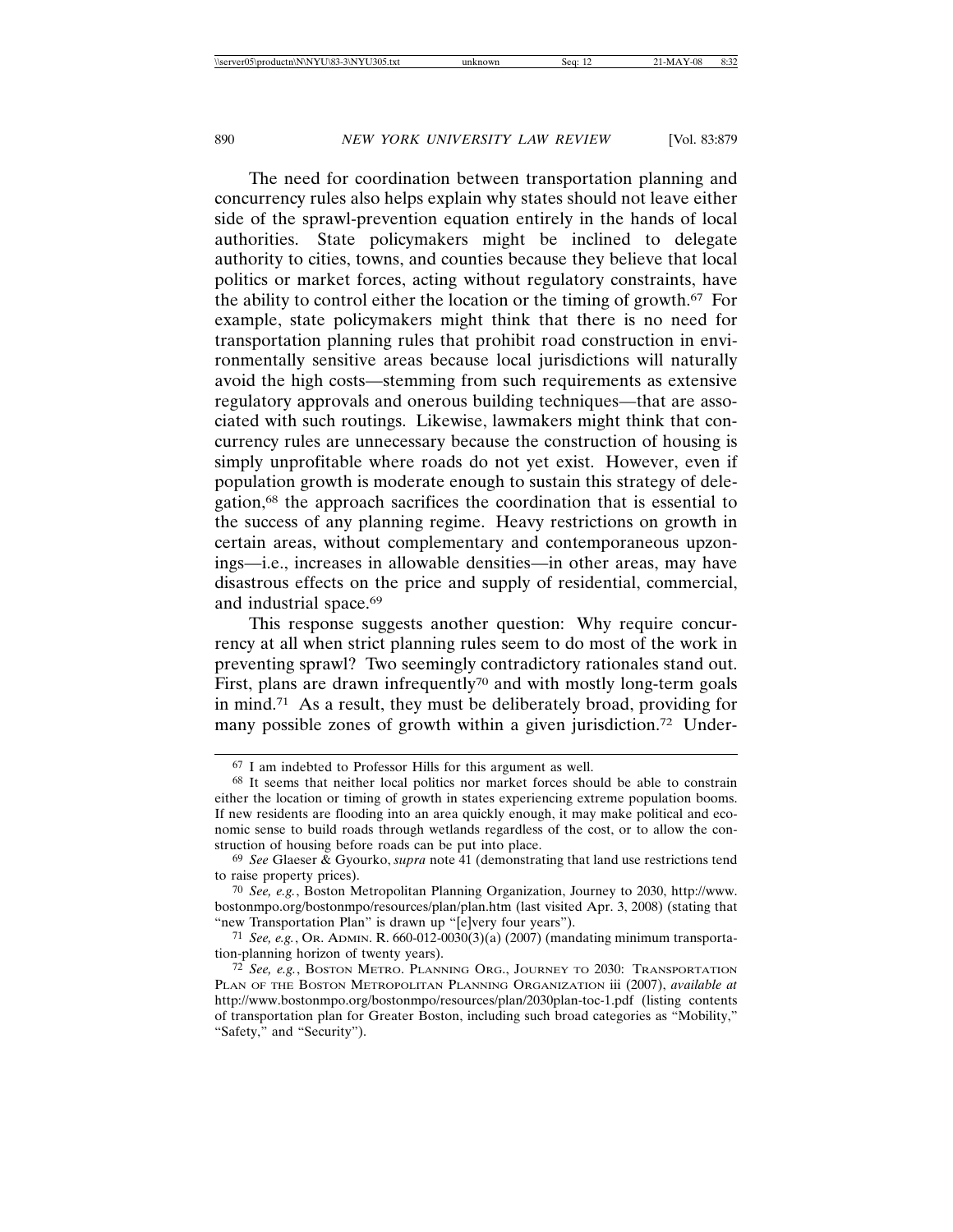standably, no local government will want to see all the areas it has slated for development over the course of fifteen or twenty years built up within a matter of months. This is precisely where concurrency requirements should come in: to control the timing of growth in areas already covered by a long-term, comprehensive plan.

The second rationale for requiring concurrency in addition to planning arises out of the harm to the planning process itself that results when local governments cannot control the timing of growth. This rationale stems from the intuition that, since they are drafted by elected officials, even the strictest plans should be relatively easy to amend when political conditions are favorable. Amendment is most likely to occur precisely where the timing of growth is uncontrolled, because in such jurisdictions people will move into newly developed areas before those areas are served by adequate transportation infrastructure.73 Naturally, the new residents will call for the construction of new roads. The creation of these new roads, driven by political pressure rather than careful planning, will likely require planning and zoning amendments.74 Local politicians will find this pressure difficult to withstand, especially because many of the new arteries will be deemed "necessary" to relieve existing traffic congestion, even if they will not be smart for the region's long-term growth. Thus, the jurisdiction's failure to implement concurrency requirements (that is, its failure to address the timing of growth) will undermine its long-term plans (that is, its vision for the location of growth), with the inevitable result of an increase in sprawl.

Without both planning and concurrency rules, it will be difficult for any state to avoid becoming the site of sprawling development. As long as consumer preferences—magnified by federal subsidies continue to favor single-family housing, the pressure to sprawl will persist. In order to resist, states must give local governments the tools to decide where new development should take place. By restricting growth in certain areas while encouraging it in others, local govern-

<sup>73</sup> I use the example of transportation infrastructure here because transportation is the specific subject matter of this Note and because it is the most contentious target of concurrency rules in general. For a specific critique of transportation concurrency rules, see Ruth L. Steiner, *Florida's Transportation Concurrency: Are the Current Tools Adequate To Meet the Need for Coordinated Land Use and Transportation Planning?*, 12 U. FLA. J.L. & PUB. POL'Y 269 (2001) (critiquing implementation of Florida's transportation concurrency rules for failing to reduce sprawl). Analytically, however, my argument is just as applicable to any other sort of public infrastructure, such as sewage systems or electricity lines.

<sup>74</sup> While it is true that the roads in question occasionally will have been envisioned by the relevant comprehensive plan, this will not always be the case. In *Department of Transportation v. Lopez-Torres*, 526 So. 2d 674 (Fla. 1988), discussed *infra* notes 157–59 and accompanying text, a Florida municipality's comprehensive growth plan failed to envision a similar construction project: the state-ordered relocation of a highway bridge.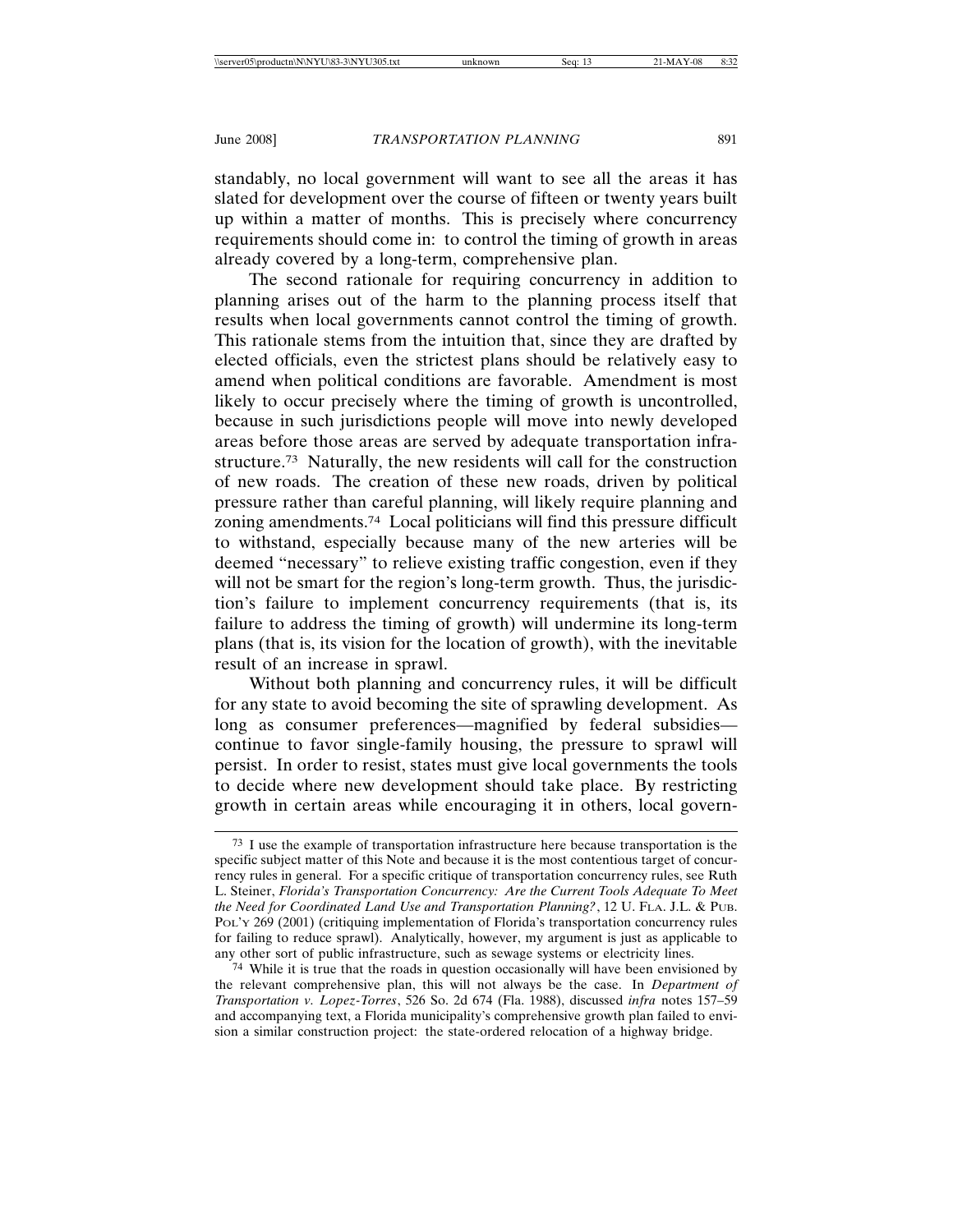ments can meet demand for a wide variety of land uses without incurring the costs of sprawl. But planning cannot stand on its own. Without concurrency rules, political pressure will undermine public officials' carefully considered land use policies. By employing both planning and concurrency rules, state and local governments should be able to manipulate infrastructure to avoid sprawl. If they so choose, dense and efficient development can become a realistic alternative.

### III

# WHAT THE STATES HAVE DONE: THREE EXAMPLES

Throughout most of the twentieth century, neither the states nor the federal government showed much desire to undertake the ambitious agenda described above; indeed, actors at all levels of government were generally content to allow the unfettered propagation of sprawl.<sup>75</sup> In recent years, however, this trend has begun to change. This Part analyzes statutes, regulations, and judicial decisions concerning transportation planning and concurrency in three states— Oregon, Florida, and Washington—at the forefront of efforts to curtail sprawling development. Each of these states has taken a different approach to the problem of sprawl: Oregon has concentrated on transportation planning, Florida has focused on concurrency, and Washington has attempted to use elements of both approaches. In none of these states, however, do the jurisdiction's statutes, regulations, and judicial decisions form a framework with sufficient power to effectively address both sides of the sprawl-prevention equation.

# *A. Oregon*

Oregon initiated its reforms with the adoption of the Land Use Act in 1973.<sup>76</sup> In passing the Act, the state legislature intended to change significantly the way land use decisions were coordinated among local, regional, and state governmental entities.77 Legislators feared that uncoordinated land uses would threaten "the orderly development [and] the environment of [the] state and the health, safety, order, convenience, prosperity and welfare of the people of

<sup>75</sup> *See* JACKSON, *supra* note 3, at 163–71 (discussing federal and local policies favoring construction of roads and highways over mass transit); *id.* at 248–51 (chronicling rise of interstate highway system); *id.* at 269–71 (summarizing major consequences of "drive-in" culture").

<sup>76</sup> OR. REV. STAT. ch. 197 (2007).

<sup>77</sup> *See id.* § 197.010(1) (declaring legislative policy "to provide for properly prepared and coordinated comprehensive plans for cities and counties, regional areas and the state as a whole").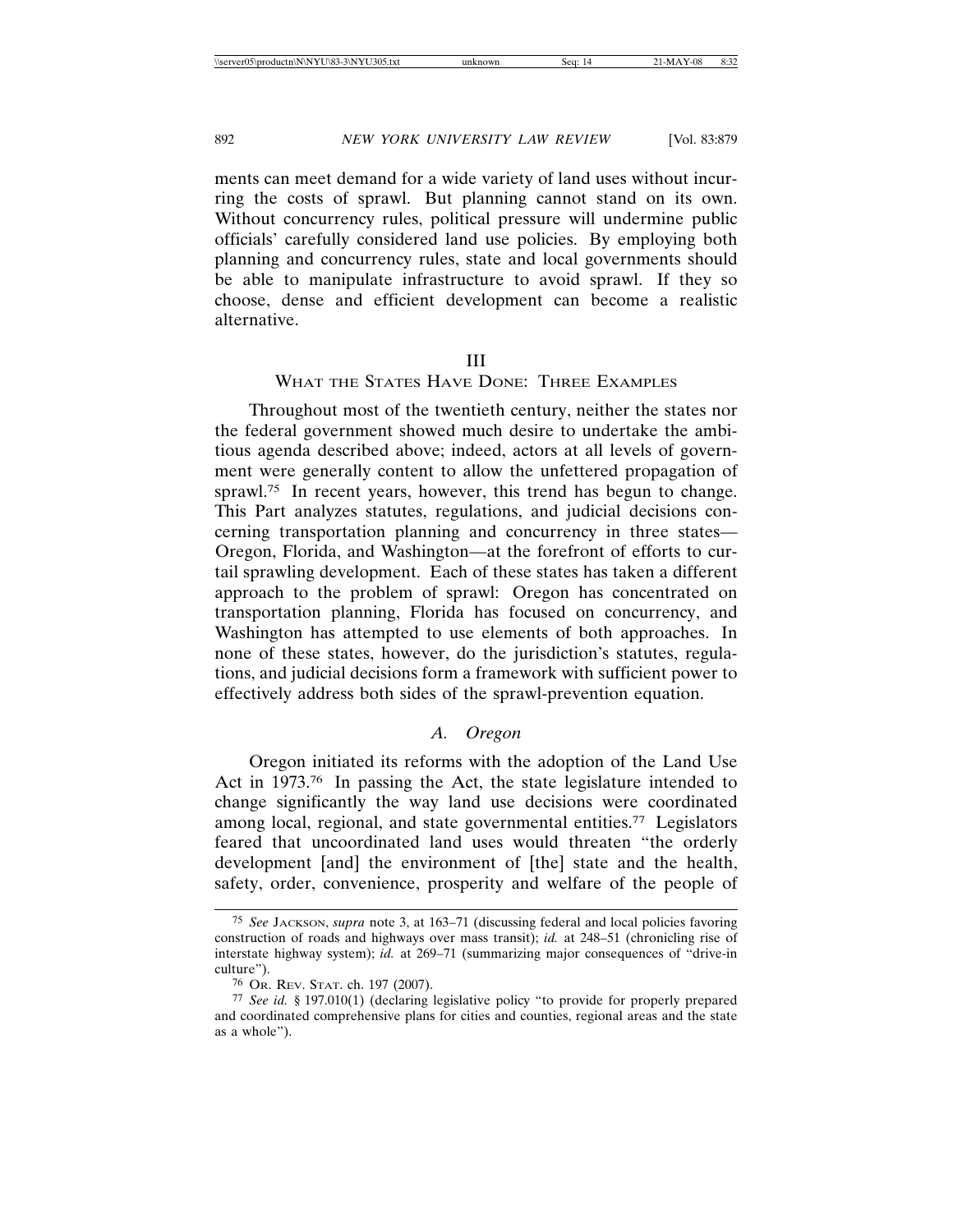[the] state."78 To promote "coordinated statewide land conservation and development," a strong statewide planning agency was needed.79 To be effective, the agency had to possess the power to prescribe binding goals for cities and counties.<sup>80</sup> The legislature named the new agency the Land Conservation and Development Commission  $(LCDC).<sup>81</sup>$ 

Although the Land Use Act has been amended several times,<sup>82</sup> its core structure remains intact. Every city and county in the state, regardless of size, must adopt a comprehensive plan.83 All comprehensive plans must address a variety of land use issues, including transportation infrastructure.84 After local governments enact new plans, the LCDC reviews these plans to ensure compliance with the Commission's statewide planning goals,<sup>85</sup> of which there are currently nineteen.86 Local governments have one year from the date that a new goal is adopted to comply with the goal's provisions.87

Statewide Goal Twelve covers transportation planning.<sup>88</sup> It requires that transportation plans—or the transportation elements of comprehensive plans—meet nine substantive and procedural criteria.89 Among other things, local jurisdictions must "consider all modes of transportation"; be aware of state, regional, and local transportation needs; avoid reliance on one mode of transportation; and minimize social, economic, and environmental costs.<sup>90</sup> In regulations that implement Goal Twelve, the LCDC has clarified what these provisions mean: To improve the quality of life in metropolitan areas, local governments are expected to achieve "reduction[s] in reliance on single occupant automobile use."91 Transportation plans should

83 *Id.* § 197.175(2)(a).

85 *Id.* § 197.040(2)(d).

87 § 197.250.

90 *Id.*

<sup>78</sup> *Id.* § 197.005(1).

<sup>79</sup> *Id.* § 197.005(4).

<sup>80</sup> *See id.* § 197.005(3)–(4) (outlining relationship between local governments and statewide planning agency).

<sup>81</sup> *Id.* § 197.030(1).

<sup>82</sup> *See, e.g.*, *id.* § 197.175 (codifying laws regarding local comprehensive plans passed in 1973, 1977, 1981, 1983, 1989, 1991, 1993, and 1999).

<sup>84</sup> *Id.* § 197.015(5).

<sup>86</sup> OR. ADMIN. R. 660-015-0000 to -0010 (2007).

<sup>88</sup> OR. ADMIN. R. 660-015-0000(12). It should be noted that the LCDC regulations implementing Goal Twelve, which are contained in OR. ADMIN. R. 660-012-0000 to -0070, were amended substantially in mid-2006. *See* Oregon Department of Land Conservation and Development, Transportation Planning, http://www.oregon.gov/LCD/transplan.shtml (last visited Mar. 30, 2008) [hereinafter Transportation Planning].

<sup>89</sup> OR. ADMIN. R. 660-015-0000(12).

<sup>91</sup> OR. ADMIN. R. 660-012-0000(3)(c).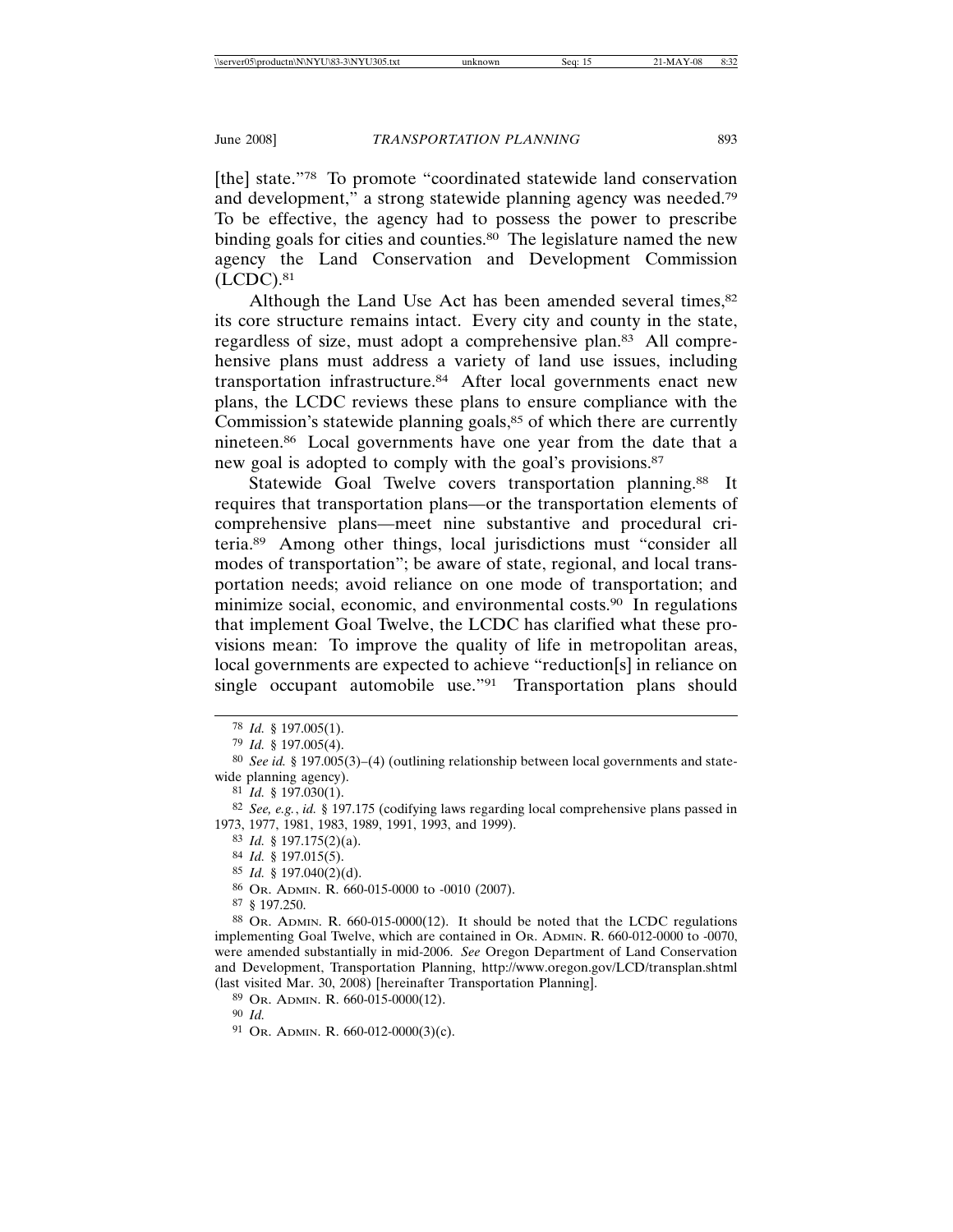encourage people to "walk, bicycle, use transit, use automobile travel more efficiently, and drive less to meet their daily needs."<sup>92</sup> These requirements leave little doubt about the state's intention to reduce the automobile dependence that exacerbates sprawl.

Additional regulations detail specific requirements for metropolitan areas. Each federally designated Metropolitan Planning Organization (MPO) area must use measurable standards—such as vehicle trips per capita—to gauge progress toward reduced automobile reliance.<sup>93</sup> These standards should help to decrease the number of car trips within the area while improving both the convenience and the actual use of alternative modes of transportation.94 Any plan likely to result in an increase of vehicle miles traveled (VMT) per capita must be accompanied by a "significant expansion in transit service" and land use changes that will allow for higher-density development.<sup>95</sup> For the sake of simplicity, many of the VMT rules can be satisfied with proof that VMT per capita will decrease by five percent over a twenty-year planning period.<sup>96</sup> However, independent statewide requirements to promote transit-oriented development and reduce available off-street parking always remain in force.<sup>97</sup> These provisions establish that restrictive land use regulation in certain areas must be combined with permissive, high-density conditions in other areas.

These statutes and regulations strongly denounce sprawling, automobile-centered development. By encouraging the creation of highdensity urban areas, a reduced reliance on cars, and the use of alternative modes of transportation, this section of the Land Use Act seriously endeavors to curtail sprawl and preserve open spaces. Since this part of the Act focuses solely on the preparation of planning documents, however, the concurrency half of the sprawl-prevention equation must be dealt with elsewhere.

The Land Use Act never explicitly uses the word "concurrency," but the concept is employed nonetheless. LCDC regulations maintain that a plan amendment or land use regulation must meet specific requirements whenever it "significantly affect[s] an existing or planned transportation facility."98 This triggering clause has been the

<sup>92</sup> *Id.*

<sup>93</sup> OR. ADMIN. R. 660-012-0035(5).

<sup>94</sup> OR. ADMIN. R. 660-012-0035(5)(a).

 $95$  Or. ADMIN. R. 660-012-0035(5)(c).

<sup>96</sup> OR. ADMIN. R. 660-012-0035(6).

<sup>97</sup> OR. ADMIN. R. 660-012-0045(4)–(5).

<sup>98</sup> OR. ADMIN. R. 660-012-0060(1). A "transportation facility" is "any physical facility" that moves or assist [sic] in the movement of people or goods . . . excluding electricity, sewage and water systems." OR. ADMIN. R. 660-012-0005(30).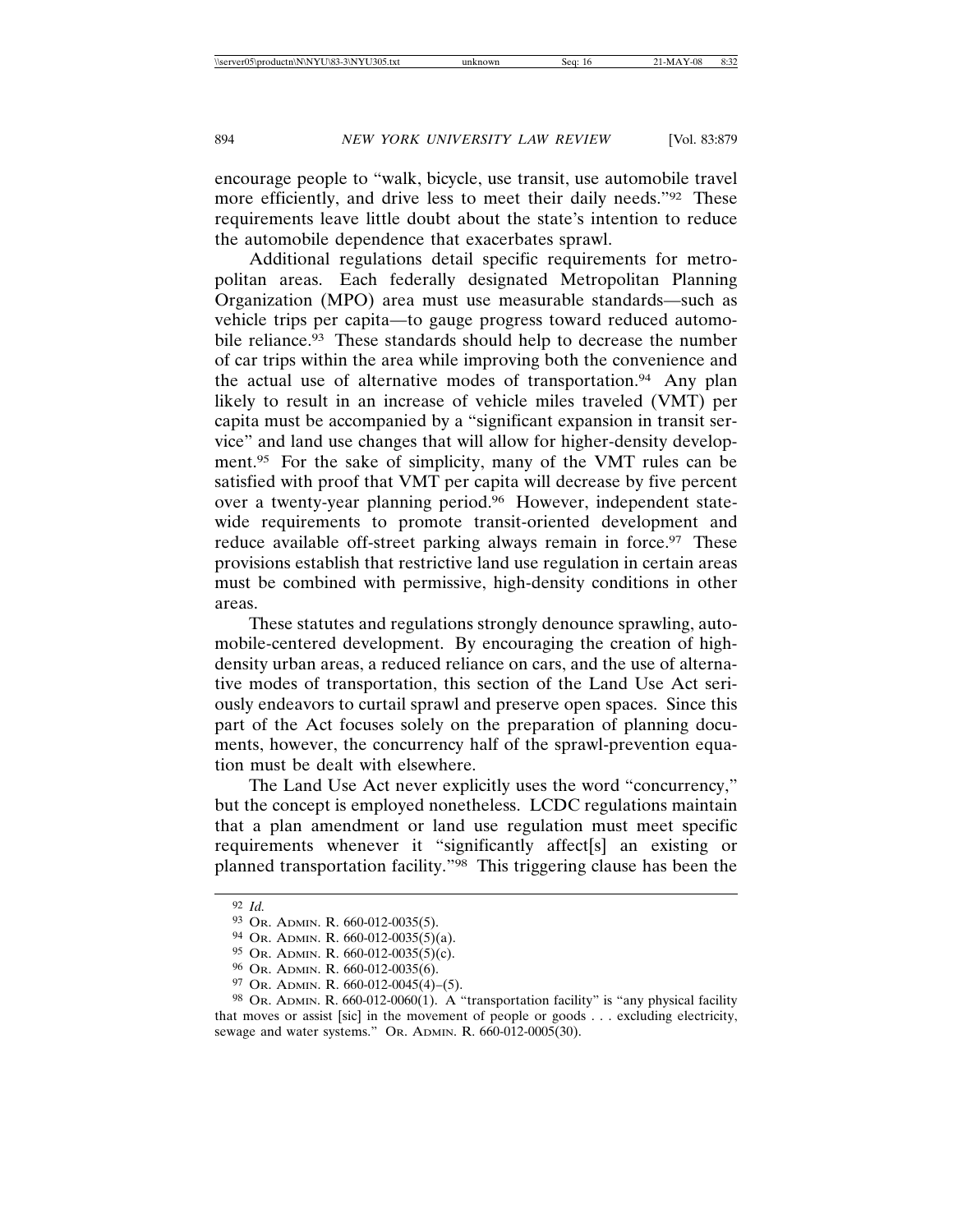subject of much litigation and frequent refinement by administrative agencies.99 Currently, there are three main ways for a land use amendment to "significantly affect[ ] a transportation facility": when the amendment would (1) change the functional classification of the facility, (2) allow land uses inconsistent with that classification, or (3) decrease the level of service (LOS) at the facility to an unacceptable level or further diminish the LOS at an already noncompliant facility, as measured at the end of the twenty-year planning period.100

When one of these situations occurs, however, local governments can take a variety of actions to comply with the LCDC without amending their plans. First, measures can be adopted that "demonstrate [that] allowed land uses are consistent with the . . . transportation facility."101 Second, land use rules or development designs can be altered to decrease the use of automobiles relative to other forms of transportation.102 Third, the local government can place demands on developers through the use of exactions, explicit agreements with builders, or the like.103 Compliance with any of these provisions will insulate a plan from invalidation by the LCDC.104 In no case, however, do mitigating actions need to meet measurable standards. If, for example, a local government wishes to comply with the provisions above by decreasing automobile use, it is not required to achieve any specific level of use.<sup>105</sup> Similarly, agreements with developers do not have to take any specific form, nor do they have to include any specific content; indeed, the local government need only "specify when [such] measures . . . will be provided."<sup>106</sup>

If Oregon's concurrency requirements look like a backdoor for sprawling development, it is because, at least to some extent, they were purposefully designed as such.<sup>107</sup> They contrast starkly with the

<sup>99</sup> *See infra* notes 122–30 and accompanying text (discussing judicial decisions interpreting earlier versions of concurrency trigger clause as well as backlash that resulted in current regulatory language).

 $100$  Or. ADMIN. R. 660-012-0060(1)(a)–(c) (listing ways for land use amendment to "significantly affect[ ] a transportation facility"); OR. ADMIN. R. 660-012-0005(22) (defining "Planning Period"). The LCDC added the final trigger after the court of appeals' decision in *Jaqua v. City of Springfield*, 91 P.3d 817 (Or. Ct. App. 2004). *See* Transportation Planning, *supra* note 88 (laying out March 2005 amendments to transportation planning regulations); *see also infra* notes 122–30 and accompanying text (discussing judicial decisions that led to LCDC amendments to congestion mitigation regulations).

<sup>101</sup> OR. ADMIN. R. 660-012-0060(2)(a).

<sup>102</sup> OR. ADMIN. R. 660-012-0060(2)(c).

 $103$  Or. ADMIN. R. 660-012-0060(2)(e).

<sup>104</sup> OR. ADMIN. R. 660-012-0060(2).

<sup>105</sup> OR. ADMIN. R. 660-012-0060(2)(c).

<sup>106</sup> OR. ADMIN. R. 660-012-0060(e).

<sup>107</sup> *See infra* notes 128–30 and accompanying text (discussing how LCDC stymied state courts' efforts to implement strong concurrency rules).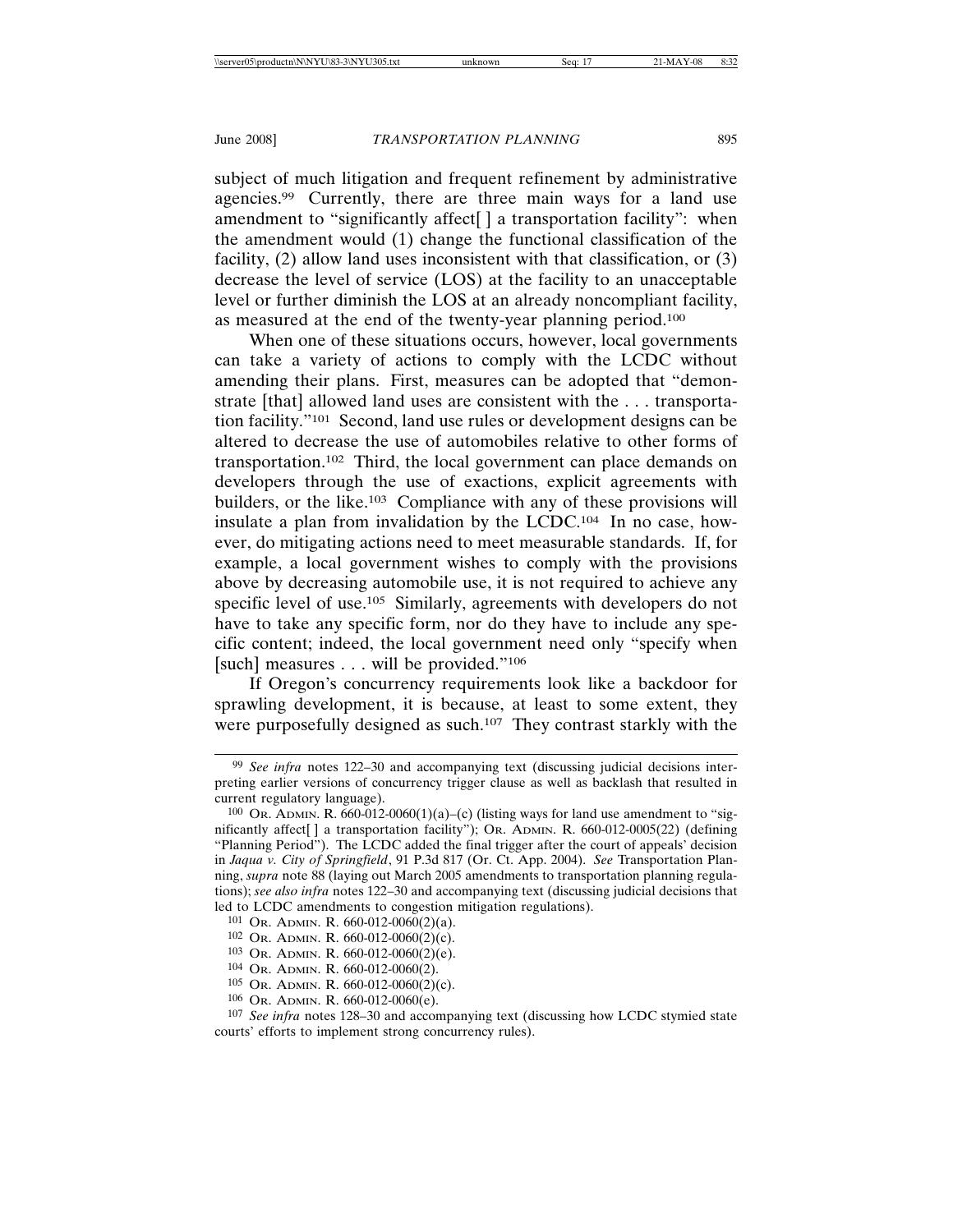state's strong transportation planning rules. Thus, Oregon's concurrency rules may serve to reduce sprawl only through particularly powerful judicial enforcement. Before turning to the state courts' treatment of these regulations, however, it is appropriate to look at the courts' analyses of Oregon's transportation planning statutes.

Oregon courts have been reluctant to allow uncoordinated highway expansion. Two 2005 rulings of the intermediate court of appeals provide examples of the state's jurisprudence in this regard. Both decisions concerned the expansion of Highway 99, a state road in southern Oregon that runs close to, and at times shares its route with, Interstate 5. In the first case, *Rhodes v. City of Talent*, 108 the Land Use Board of Appeals (LUBA)—a specialized state trial court for land use matters<sup>109</sup>—had overturned the city's Access Management Plan (AMP) for the new Highway 99 because the plan did not meet the procedural requirements for "land use decisions."<sup>110</sup> The city argued that, since the AMP could be adopted as part of its transportation plan at a later date, the mere passage of the AMP was not a "land use decision."111 The court rejected this claim and endorsed LUBA's determination that AMPs must be consistent with transportation plans at all times.112 Since the AMP in the case was itself sufficient authorization for the construction of various highway interchanges, its passage had to be subject to the same requirements as any other "land use decision."113

Some months later, the same court ruled on another portion of the planned Highway 99 expansion in *1000 Friends of Oregon v. Yamhill County*. 114 This time, the litigation concerned the process by which a county had obtained exceptions to a number of statewide land use goals in order to locate a portion of the highway, which would serve as a bypass road, on rural land.<sup>115</sup> The court held that the county had erred by following only the processes pertaining to transportation improvements without also complying with the provisions governing general exceptions to the statewide goals.116 Although the LCDC ultimately amended its regulations in order to overrule the

<sup>108</sup> 104 P.3d 1180 (Or. Ct. App. 2005).

<sup>109</sup> *See* OR. REV. STAT. § 197.810 (2007) (creating Land Use Board of Appeals).

<sup>110</sup> *Rhodes*, 104 P.3d at 1181–82.

<sup>111</sup> *Id.* at 1183. The adoption of a transportation plan usually constitutes a local government's land use decision with respect to transportation. OR. ADMIN. R. 660-012-0025(1). 112 *Rhodes*, 104 P.3d at 1183–84.

<sup>113</sup> *Id.* at 1182–84.

<sup>114</sup> 126 P.3d 684 (Or. Ct. App. 2005).

<sup>115</sup> *Id.* at 686–87.

<sup>116</sup> *Id.* at 690.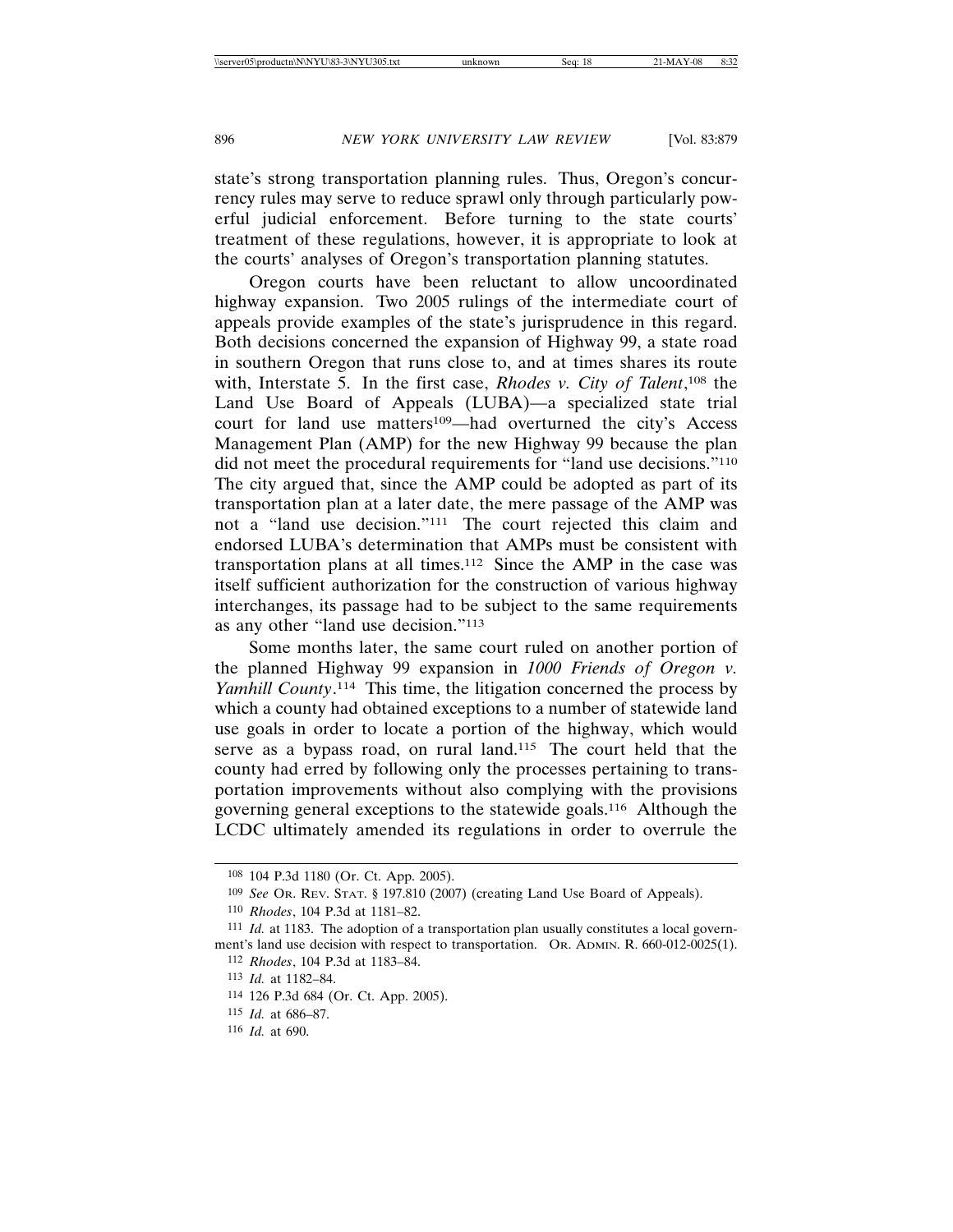court on this point,<sup>117</sup> the decision still sent the message that Oregon's judiciary will carefully scrutinize road-building projects that appear to conflict with the state's major land use policy goals.

Earlier decisions were more mixed in their support of antisprawl goals. *Department of Transportation v. Douglas County*118 is one case that did support these goals. The court held that, when a county amended its comprehensive plan, LUBA could review that plan as a whole, including its unchanged portions.<sup>119</sup> Thus, a jurisdiction's adoption of any plan amendment appeared to be an opportunity for review to ensure that the overall planning scheme complied with statewide provisions. Two years later, the plaintiffs in *Volny v. City of Bend* argued that *Douglas County* was dispositive of their claim that a city could not amend the transportation provisions in its comprehensive plan without first passing a specialized transportation plan, something that the city had never instituted.120 The court disagreed, however, holding that only a comprehensive plan, and not a specific transportation plan, was required.121

Although the *Volny* decision was a setback for antisprawl efforts in its rejection of a requirement to plan separately for transportation, the Oregon courts' record on halting uncoordinated road building remains solid. As seen above, state judges have required local jurisdictions to have regulations in place prior to initiating plan changes; they have also been consistently willing to scrutinize underlying transportation plans. In these ways, Oregon judges have met the zeal for planning of their legislative colleagues.

These same judges have responded more equivocally to the concurrency question. Significantly, the courts have had to contend with major administrative responses, which often appear to have been aimed at circumventing controversial judicial decisions, thereby complicating the development of a coherent jurisprudence.

Much of the litigation surrounding the state's concurrency rules has dealt with the provisions' triggering clauses. The court of appeals frequently has had to decide whether a particular plan amendment or land use regulation "significantly affects" a transportation facility, as those terms are defined in LCDC regulations. For example, in

<sup>117</sup> *See* OR. ADMIN. R. 660-012-0070(2) (2007) ("The exceptions standards in OAR 660, division 4 and OAR 660, division 14 [regarding the general goals exception process] shall not apply."); Transportation Planning, *supra* note 88 (describing July 2006 amendments to various sections of OR. ADMIN. R. 660-012).

<sup>118</sup> 967 P.2d 901 (Or. Ct. App. 1998).

<sup>119</sup> *Id.* at 904.

<sup>120</sup> 4 P.3d 768, 771 (Or. Ct. App. 2000).

<sup>121</sup> *Id.* at 772.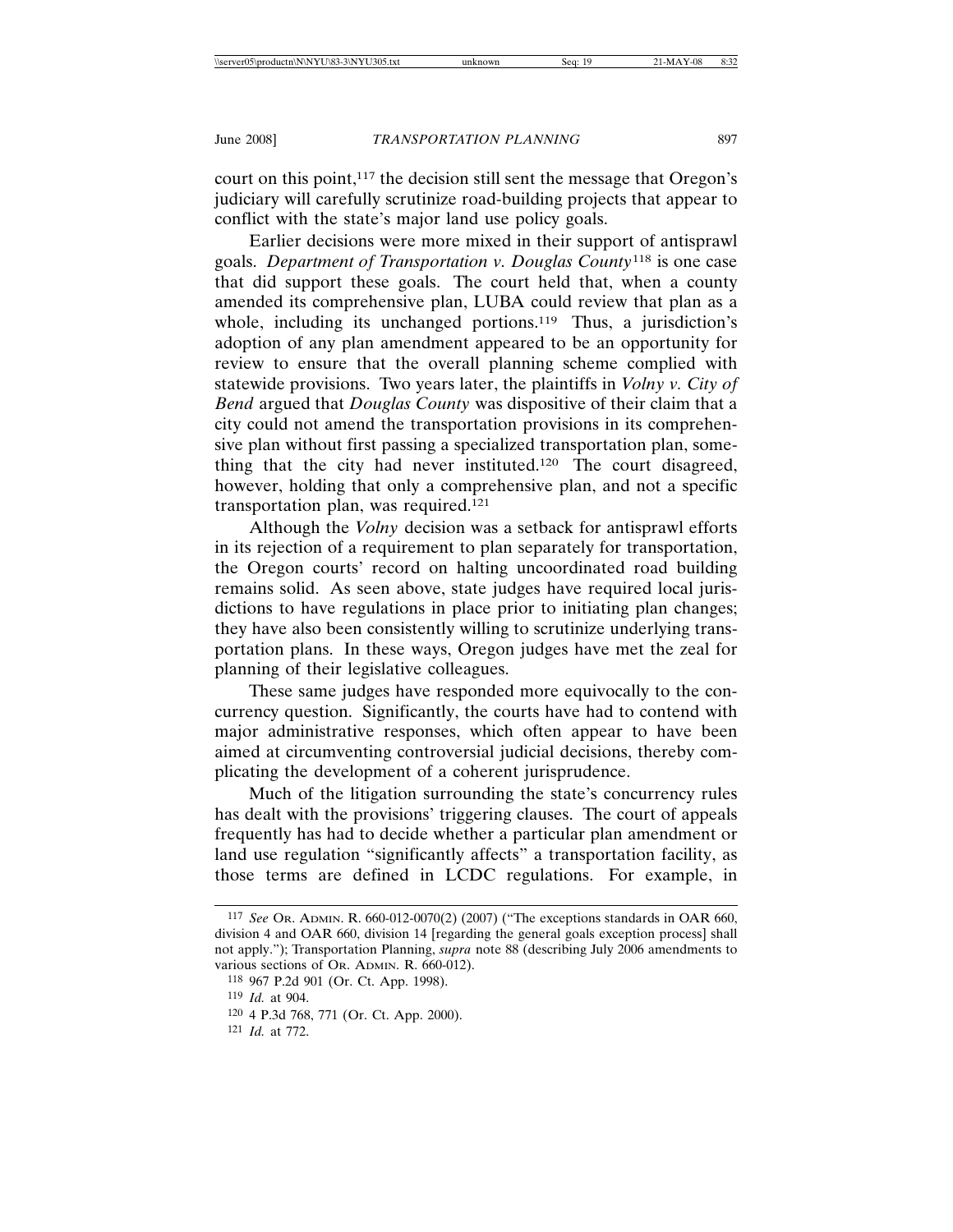*Department of Transportation v. Coos County*, 122 the court held that an upzoning—which would have increased traffic at three intersections already over mandated levels of service—did not "significantly affect" a transportation facility.123 Evidently, adding more cars to roads that were already badly congested did not merit traffic mitigation efforts.

Two years after *Coos County*, the court of appeals changed course. In *Department of Transportation v. City of Klamath Falls*, the court ruled that a proposed plan amendment, which would have accelerated LOS noncompliance at various intersections, activated congestion mitigation requirements.124 Although the intersections' levels of service were acceptable at the time, the fact that congestion would significantly increase before the end of the twenty-year planning period sufficed to necessitate immediate mitigation efforts.125 Put another way, the proposed plan amendment's effects had to be analyzed continuously, rather than merely at the end of the planning period. The court extended this line of reasoning in *Jaqua v. City of* Springfield,<sup>126</sup> which required that mitigation measures be undertaken concurrently with the development of a facility that would start to underperform in the near future.<sup>127</sup> Thus, the implementation of mitigation measures could not be delayed until, say, nineteen years from the inception of the development, then imposed all at once.

*Klamath Falls* and *Jaqua*, read together, inserted a true concurrency requirement into the Oregon statutes and regulations. The response to the decisions, however, was decidedly negative.128 The LCDC soon amended its regulations, resulting in the relatively soft rules discussed above.129 The courts have failed to counter; no major proconcurrency decision has been issued since the LCDC revisions.

127 *Id.* at 827–28.

129 *See* OR. ADMIN. R. 660-012-0060(1)(c)(C) (2007) (providing that mitigation requirements are triggered when amendment or land use regulation would "[w]orsen the performance of an existing or planned transportation facility that is otherwise projected to perform below the minimum acceptable performance standard"); Transportation Planning, *supra* note 88 (describing March 2005 amendments to OR. ADMIN. R. 660-012-0060); *see also supra* notes 98–106 and accompanying text (discussing content of concurrency rules in Oregon).

<sup>122</sup> 976 P.2d 68 (Or. Ct. App. 1999).

<sup>123</sup> *Id.* at 70–71.

<sup>124</sup> 34 P.3d 667, 672 (Or. Ct. App. 2001).

<sup>125</sup> *Id.*

<sup>126</sup> 91 P.3d 817 (Or. Ct. App. 2004).

<sup>128</sup> *See* Ransford S. McCourt, Oregon's Transportation Planning Rule Goes into the Shop for Repairs 5 (Aug. 1, 2005) (unpublished manuscript, available at http://ctr.utk.edu/ TNMUG/TRB/oregon.pdf) (noting that *Jaqua* decision posed threat to state's transportation planning rule and that state responded by establishing horizon year as sole basis for analysis of rezonings).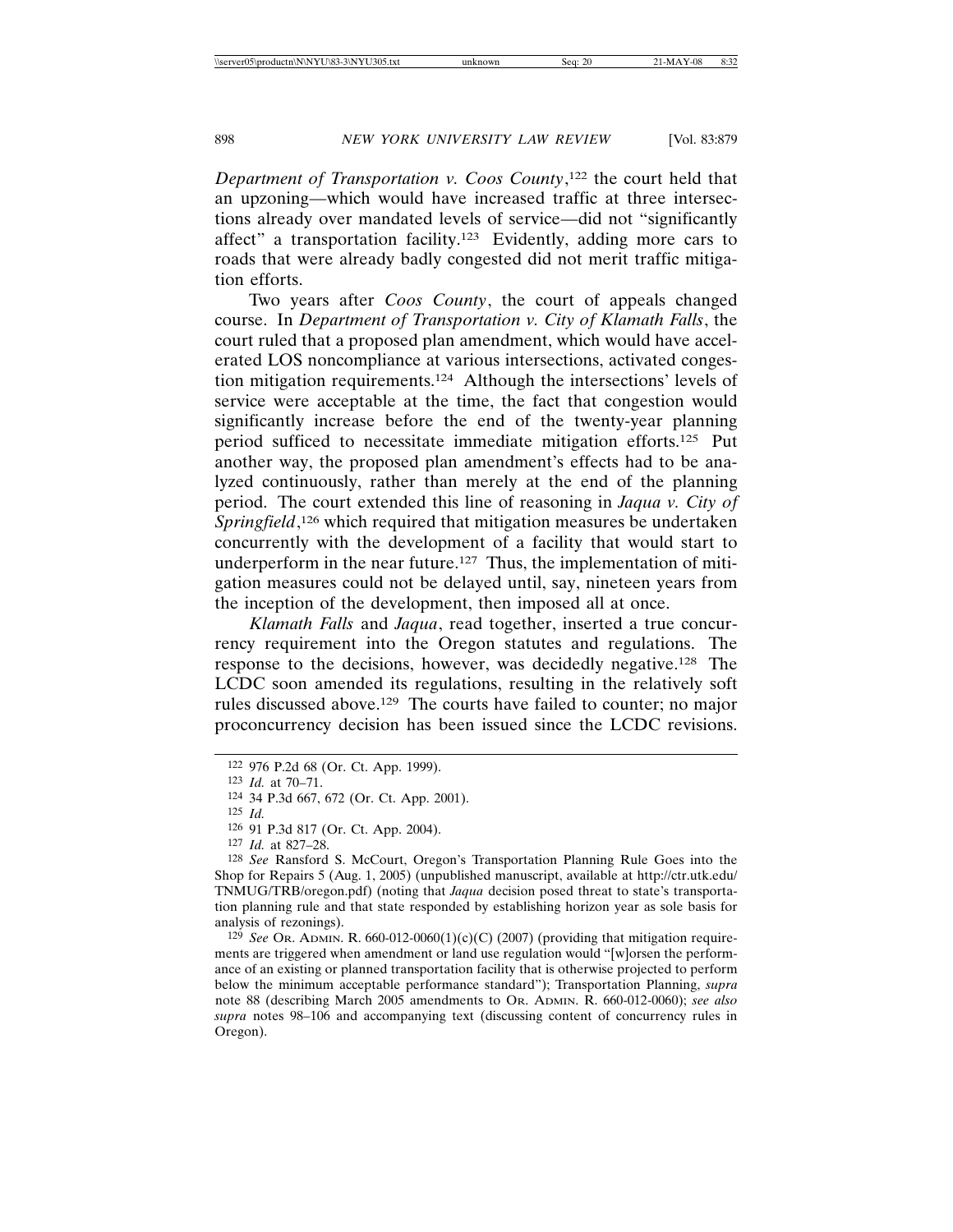Now, in most instances, concurrency is not a strict requirement in Oregon: Three of the five triggers for congestion mitigation are explicitly considered only at the end of the applicable planning period,130 when it will likely be far too late to stop ill-advised development. Thus, while the state's courts initially tried to promote concurrency, the executive branch has stymied these efforts.

The result in Oregon is a system of strong planning requirements but weak concurrency rules. It is a system that seems effective in preventing road construction where there are no buildings, but one that is less effective in preventing building construction where there are no roads. Without more, Oregon's system does not promise to reduce sprawl dramatically.

### *B. Florida*

Florida passed its Growth Management Act in 1985.131 The statute emphasizes coordinated government action more than conservation.132 Nevertheless, the state official who implemented the Act in its first years133 stated that the prevention of sprawl is one of the law's primary purposes, though it is not made explicit in the text.134

Under the Act's provisions, every city and county in Florida must adopt a comprehensive plan.135 With respect to transportation, each plan must include a "traffic circulation element."136 Although bicycle and pedestrian routes must be considered, transportation plans are not explicitly required to consider mass transit.<sup>137</sup> Local governments in urbanized areas, however, must examine alternative modes of

132 *See* § 163.3161(2) (emphasizing local government powers to "implement[ ] . . . comprehensive planning programs"); *id.* § 163.3161(3) (listing litany of police power goals, including, lastly, conservation); *id.* § 163.3161(4) (stressing cooperation and coordination).

133 Florida Department of Community Affairs, Office of the Secretary, http://www.dca. state.fl.us/aboutSecretary.cfm (last visited Mar. 28, 2008) ("[Secretary Thomas G. Pelham] played a central role in the initial implementation of the 1985 Growth Management Act.").

134 Thomas G. Pelham, *Shaping Florida's Future: Toward More Compact, Efficient, and Livable Development Patterns*, 7 J. LAND USE & ENVTL. L. 321, 321, 325–26 (1992) ("[The Florida Growth Management Act] makes the discouragement of urban sprawl and the encouragement of more compact development patterns the official policy of this state.").

137 *Id.* 

<sup>130</sup> OR. ADMIN. R. 660-012-0060(1)(c).

<sup>131</sup> *See* FLA. STAT. § 163.3161 (2007). A note on terminology may be helpful here: There is not, nor ever was, a statute officially titled "Growth Management Act." The 1985 legislation that was known as the Growth Management Act was a series of amendments to other statutes, primarily Chapter 163 II, which included renaming that statute to the Local Government Comprehensive Planning and Land Development Regulation Act.

James C. Nicholas & Ruth L. Steiner, *Growth Management and Smart Growth in Florida*, 35 WAKE FOREST L. REV. 645, 651 n.50 (2000).

<sup>135</sup> § 163.3167(2).

<sup>136</sup> *Id.* § 163.3177(6)(b).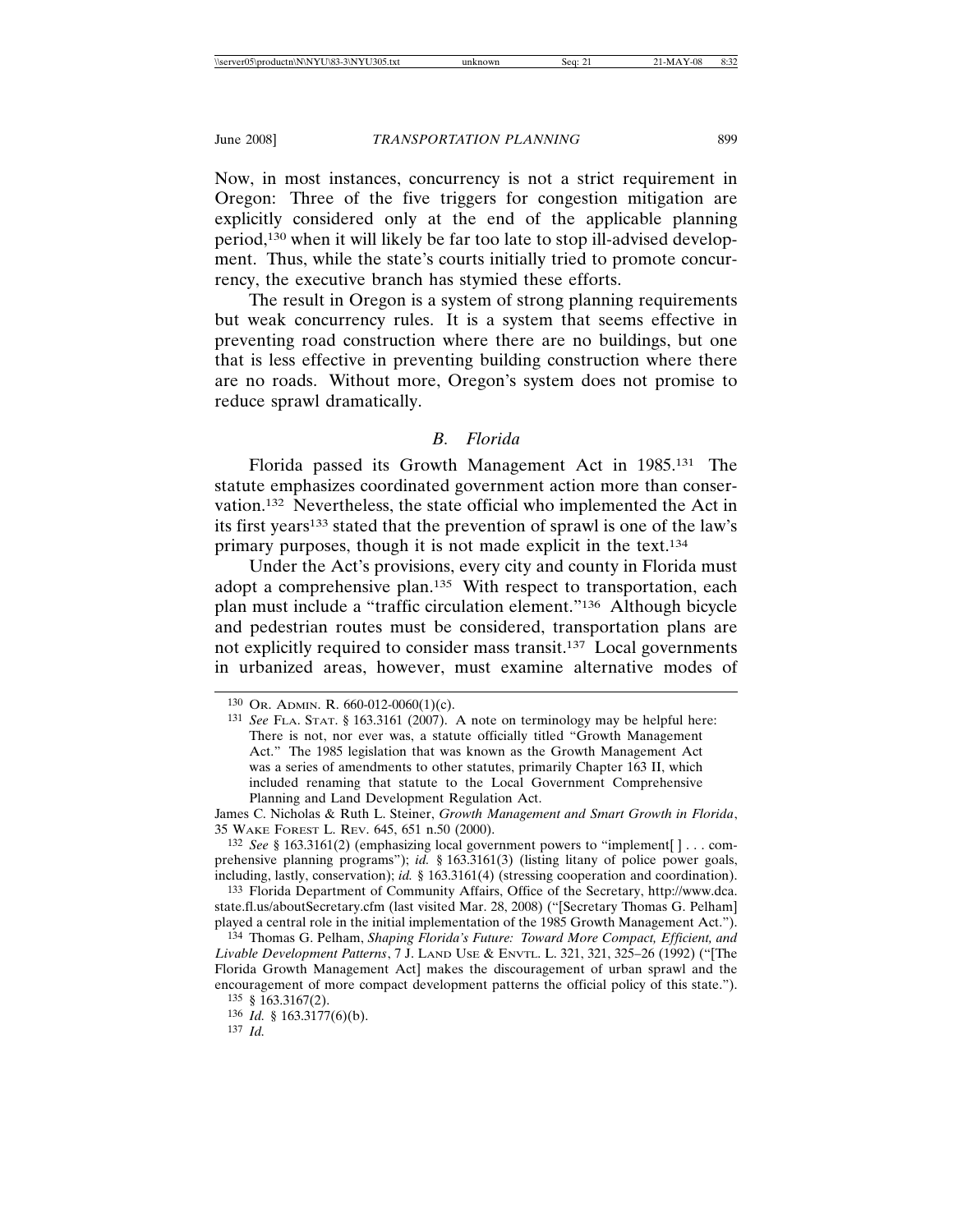transportation, including mass transit.138 They also must analyze methods for maintaining population densities sufficient to "promote public transportation systems in designated . . . corridors."139 Specific plans for mass transit systems may be included but, significantly, are never required.140

Regulations promulgated by the Department of Community Affairs' Division of Community Planning141 shed light on Florida's transportation planning requirements. Unlike the lukewarm posture toward mass transit exhibited by the Growth Management Act itself, these administrative rules maintain that "[t]he purpose of the transportation element shall be to plan for a multimodal transportation system that places emphasis on public transportation systems."<sup>142</sup> To this end, the transportation element of comprehensive plans must "[a]ddress the provision of efficient public transit services."143 In designated public transit corridors, but not elsewhere, regulations must be put in place by local governments to ensure that new development—and land use policy in general—supports the use of public transit.144 Yet in no case does the establishment of a transit corridor appear to be mandatory; as a result, the Division's regulations concerning transit-supportive densities and land use policies are only as potent as the local government's preexisting commitment to mass transit. In addition, despite the language in the regulations' purpose statement, local governments are under no affirmative obligation to reduce driving or increase mass transit usage.

The absence of substantive public transportation or automobile use requirements should permit local governments to locate new roads wherever they please. The one potentially effective constraint on such rampant road construction is a statewide regulation that requires the coordination of transportation systems with future land use maps to ensure that the latter are consistent with planned or existing infrastructure.<sup>145</sup> Although this provision appears within the Department of Community Affairs' rules on transportation planning, it functions more like a concurrency rule. Instead of placing any sort of restriction on the location of new roads, it prohibits the establishment of long-term development plans until appropriate transportation

<sup>138</sup> *Id.* § 163.3177(6)(j)(2).

<sup>139</sup> *Id.* § 163.3177(6)(j)(8).

<sup>140</sup> *Id.* § 163.3177(7)(a).

<sup>141</sup> FLA. ADMIN. CODE ANN. r. 9J-5.019 (2007).

<sup>142</sup> FLA. ADMIN. CODE ANN. r. 9J-5.019(1).

<sup>143</sup> FLA. ADMIN. CODE ANN. r. 9J-5.019(4)(b)(4).

<sup>144</sup> FLA. ADMIN. CODE ANN. r. 9J-5.019(4)(c)(9), (12).

<sup>145</sup> FLA. ADMIN. CODE ANN. r. 9J-5.019(4)(b)(2).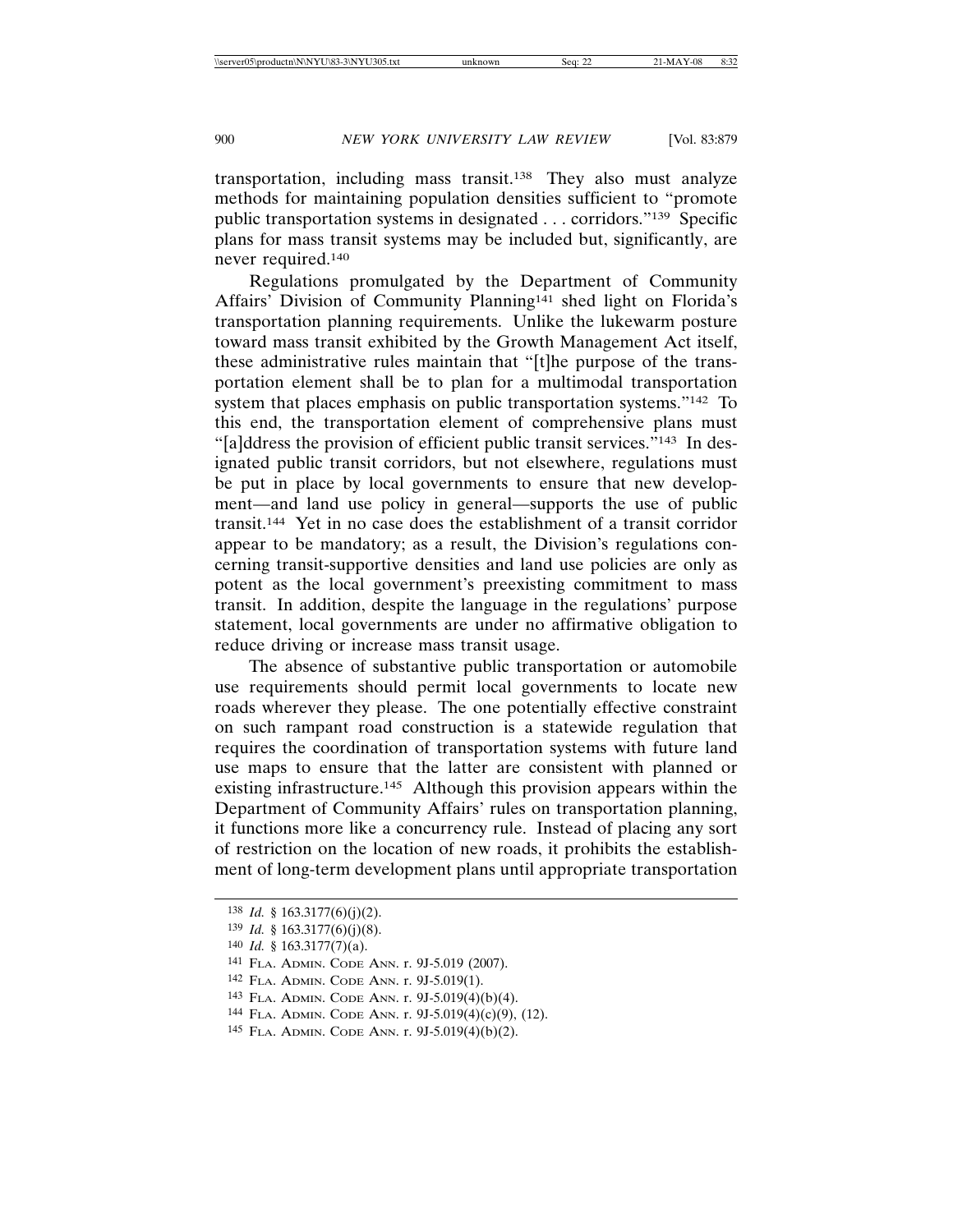infrastructure has also been programmed. Thus, although the rule technically covers planning, it is concerned more with the *timing* than the *location* of growth. This distinction, it turns out, is telling.

Florida's weak transportation planning rules stand in stark contrast to its strong concurrency requirements.146 The Growth Management Act provides that individual communities must determine appropriate levels of service for public facilities, including roads.147 No development project that threatens to decrease the level of service of any road below the level set by the community can proceed unless new or improved roads will be in place or under construction within three years of the issuance of a building permit for the development.148 Public transportation facilities are usually exempt from this provision, meaning that they do not have to be in place as quickly, possibly in order to avoid discouraging communities from undertaking ambitious mass transit projects.149 The concurrency requirements are also waived for urban infill redevelopment on the understanding that such development, which the state has decided is desirable, otherwise might not occur.150 Exemptions from the concurrency rules may also be granted for specific projects under limited circumstances. To qualify for an exemption, the local jurisdiction's comprehensive plan must include the infrastructure in question, and the project's developer must agree to pay his "fair share" of the cost of that infrastructure.151

Regulations of the Department of Community Affairs152 provide further detail regarding the three-year construction requirement for local roads. If at the time a new development permit is granted necessary roads are not already under construction, there must be a binding agreement in place to provide for those roads within the next three years.153 Either the inclusion of the roads in the state's long-range

<sup>146</sup> Florida's concurrency requirements are modeled on the famous growth management plan discussed in *Golden v. Planning Board of Ramapo*, 285 N.E.2d 291, 295 (N.Y. 1972), which required residential development "to proceed according to the provision of adequate municipal facilities and services." Thomas G. Pelham, *From the Ramapo Plan to Florida's Statewide Concurrency System:* Ramapo*'s Influence on Infrastructure Planning*, 35 URB. LAW. 113, 113 (2003).

<sup>147</sup> FLA. STAT. § 163.3177(3)(a)(3) (2007).

<sup>148</sup> *Id.* § 163.3180(2)(c).

<sup>149</sup> *Id.* § 163.3180(4)(b).

<sup>150</sup> *Id.* § 163.3180(4)(c)–(5)(c); *see also supra* notes 57–64 and accompanying text (discussing potential negative effects of inflexible concurrency rules on urban infill and revitalization and referencing Florida's exemption provisions). *But see* Nicholas & Steiner, *supra* note 131, at 667–68 (noting that despite exemption from transportation concurrency rules, urban infill development is still rare due to its high cost).

<sup>151 § 163.3180(11)(</sup>a)–(e).

<sup>152</sup> FLA. ADMIN. CODE ANN. r. 9J-5.0055 (2007).

<sup>153</sup> FLA. ADMIN. CODE ANN. r. 9J-5.0055(3)(c)(1)–(4).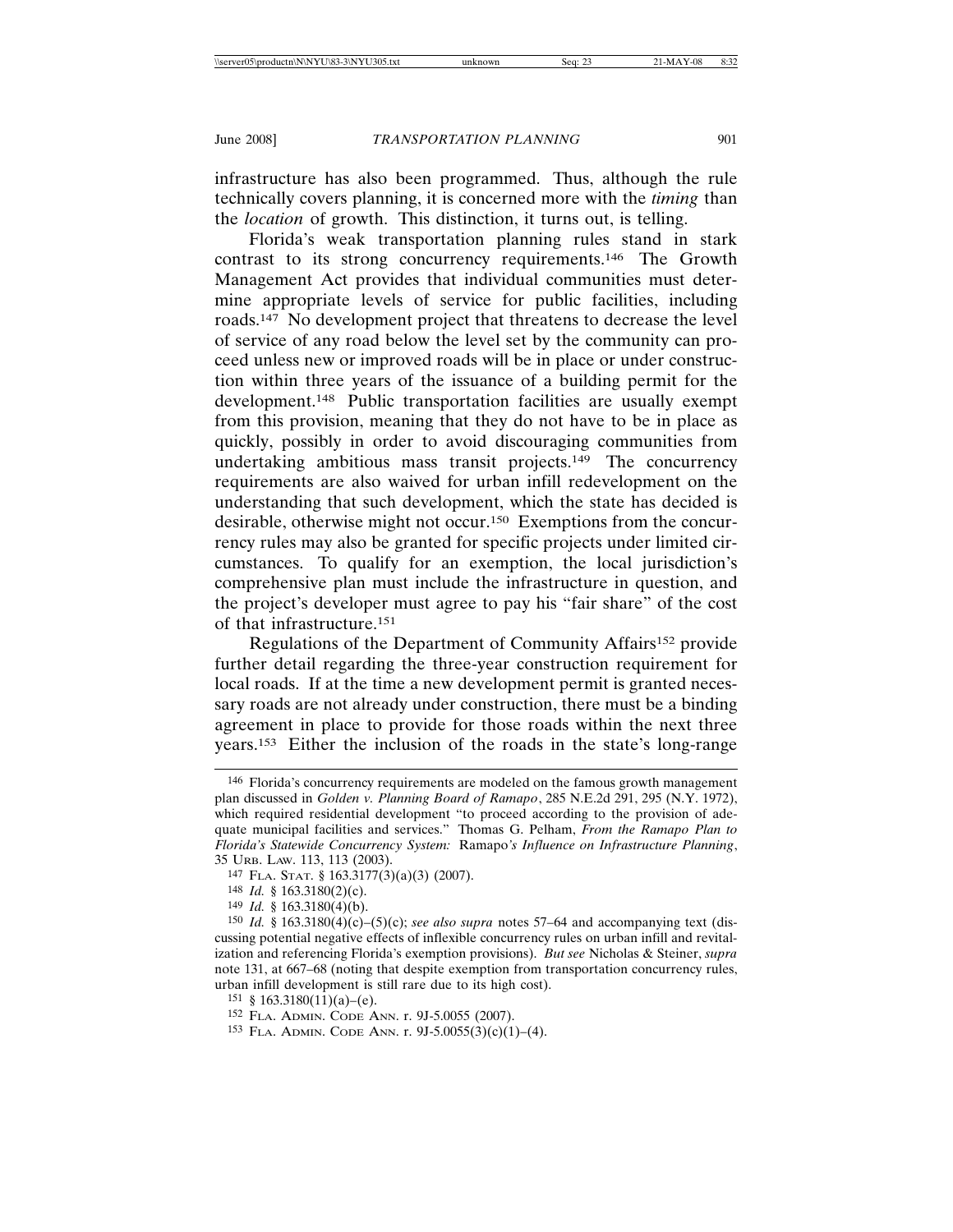transportation plans or the existence of an enforceable development agreement is sufficient to fulfill this requirement.154 Designated "multimodal transportation districts" are exempt from the three-year requirement; they may be approved for development so long as there are firm assurances that the necessary transportation facilities will be funded adequately and constructed in the near future.155

Florida, unlike Oregon, seems to take concurrency quite seriously. The state's strict requirements make it unlikely that sprawling subdivisions will be built in sensitive locations like the state's remaining swamps—unless portions of those swamps are already covered with asphalt. This caveat, however, exposes the ramifications of the state's failure to legislate with equal strength on the planning side of the equation. Thus, Florida's statutory and regulatory regime is almost the exact opposite of Oregon's: It includes tough language to ensure that new development only takes place once there is sufficient infrastructure in place, but it neglects to specify where new roads may be constructed through previously undeveloped areas.156

Litigation concerning the Growth Management Act began just a few years after the statute's enactment. With its decision in *Department of Transportation v. Lopez-Torres*,157 the Florida Supreme Court quickly—albeit briefly—entered the debate on the issue of road location. In a definite setback to local governments' ability to plan effectively, the court held that since the Department of Transportation (DOT) has plenary power over the state highway system, it could build a bridge carrying a state road through a municipality in direct contravention of the municipality's comprehensive plan.158 Although state and local governments were required to "cooperate and coordinate their transportation planning efforts," DOT had the last word if no agreement could be reached between the various governments.159 This decision should hardly be surprising considering the frailty of Florida's statutory and regulatory efforts to constrain the location of new roads.

159 *Id.*

<sup>154</sup> FLA. ADMIN. CODE ANN. r. 9J-5.0055(3)(c)(2), (4).

<sup>155</sup> FLA. ADMIN. CODE ANN. r. 9J-5.0055(3)(c)(7).

<sup>156</sup> At least one commentator has argued, however, that even Florida's concurrency requirements are not strong enough, and that they have been weakened by an increasing number of loopholes. Sakowicz, *supra* note 4, at 404–05. Another commentator would like to see the concurrency requirements tied more closely to comprehensive planning rules. Steiner, *supra* note 73, at 295. In comparison to Oregon and even Washington, however, it is hard to claim that Florida is weak on concurrency.

<sup>157</sup> 526 So. 2d 674 (Fla. 1988).

<sup>158</sup> *Id.* at 676.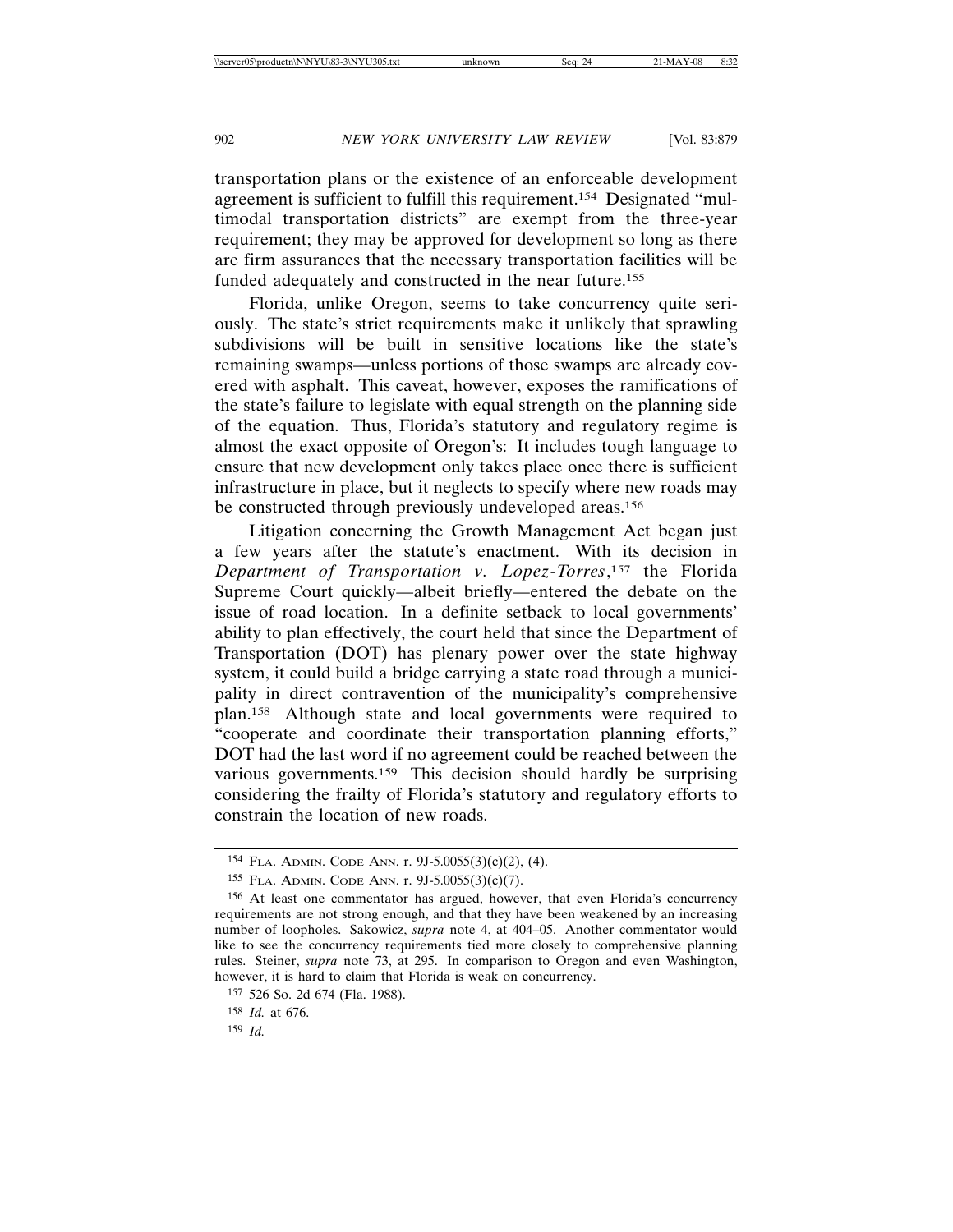Perhaps more surprisingly, it appears that Florida courts have never ruled on the state's current transportation concurrency rules.<sup>160</sup> The closest they have come is a series of decisions dealing with the procedures governing the construction of water and sewer lines to serve new developments. In *Rinker Materials Corp. v. Town of Lake* Park,<sup>161</sup> the state supreme court concluded that the term "development" did not include maintenance of or improvements made to roads, sewers, or piping within existing rights of way.162 As a result, such work did not have to conform to a local government's comprehensive plan.<sup>163</sup> Fourteen years later the Fifth District Court of Appeal, applying the same reasoning, held that the Growth Management Act did not apply to a county's decision to extend water and sewer lines underneath existing roads in order to facilitate the construction of two highway rest stops along Interstate 95.164 The plaintiffs' claim that the project would foster growth in environmentally sensitive areas was not enough to convince the court that the Act applied.165 In a later decision, the same court ruled that water and sewer line extensions did not need to be included in the same county's comprehensive plan.166 Although these cases do not deal with transportation concurrency per se, they do hint at the Florida courts' willingness to allow the construction of infrastructure that enables sprawlinducing development.

In the final analysis, Florida's transportation planning and concurrency rules are quite distinct from those in Oregon. Neither Florida's statutes and regulations, nor its judicial opinions, have done much to prevent uncoordinated decisions regarding the location of new roads. On the other hand, Florida's concurrency rules are rather strict, although they have not been litigated extensively. In the cases that have arisen, the state's appellate courts have endorsed plans to assemble quickly the utility infrastructure necessary for sprawl; how

<sup>160</sup> Westlaw searches for cases citing either FLA. STAT. § 163.3180 or FLA. ADMIN. CODE ANN. r. 9J-5.019 turned up only five cases, none of which are relevant here (from www. westlaw.com, search the database FL-CS for "163.3180 or 9J-5.019"; search conducted Apr. 3, 2008). Note, however, that section 163.3180 has been amended several times since its initial enactment, *see* Nicholas & Steiner, *supra* note 131, at 662–63 (discussing amendments to Growth Management Act), so it may take several years before judicial decisions treating the current version appear.

<sup>161</sup> 494 So. 2d 1123 (Fla. 1986).

<sup>162</sup> *Id.* at 1126.

<sup>163</sup> *Id.*

<sup>164</sup> 1000 Friends of Fla., Inc. v. St. Johns County, 765 So. 2d 216, 217–18 (Fla. Dist. Ct. App. 2000).

<sup>165</sup> *Id.* at 217.

<sup>166</sup> St. Johns County v. Dep't of Cmty. Affairs, 836 So. 2d 1034, 1034 (Fla. Dist. Ct. App. 2002).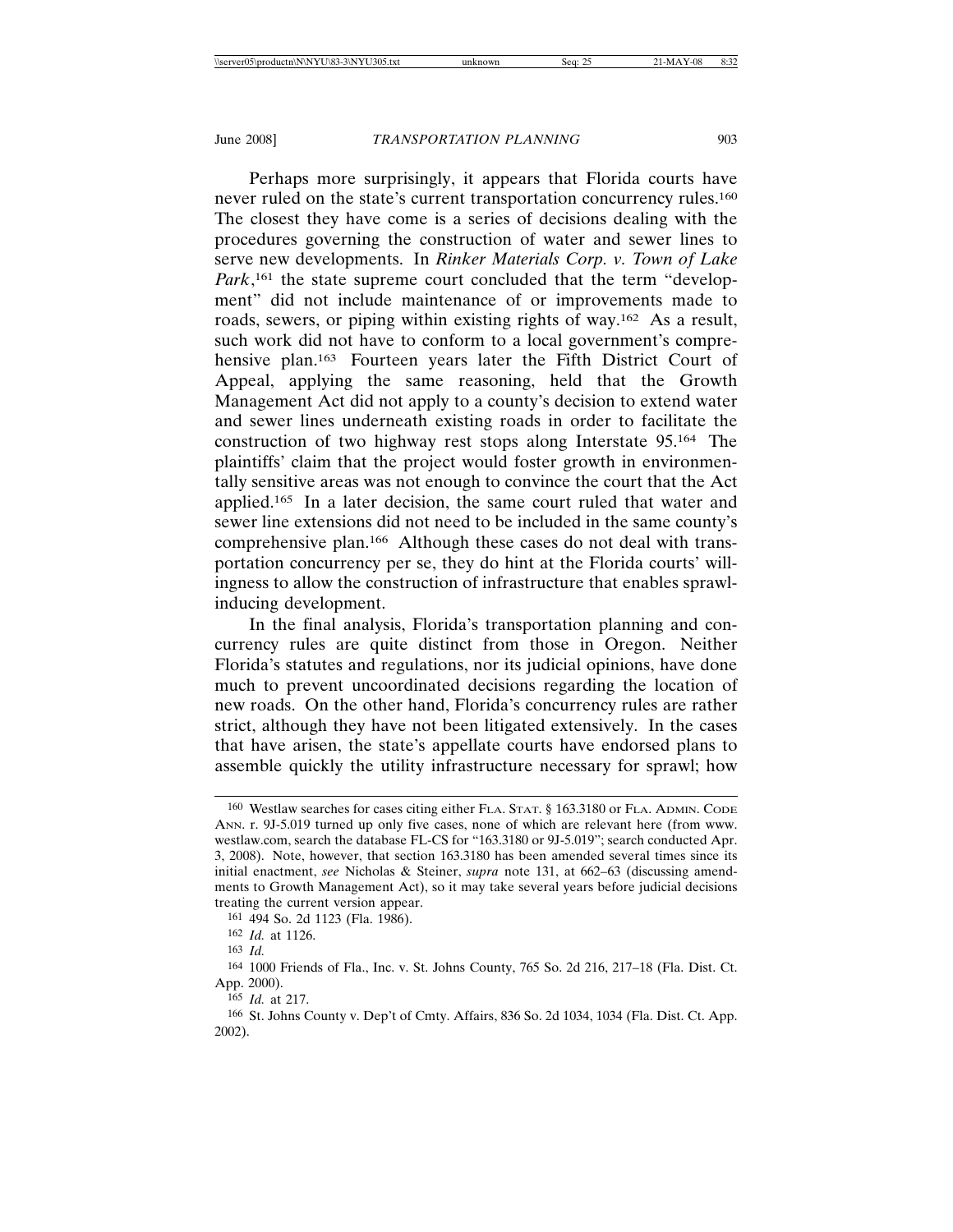those same courts would react to questions concerning transportation infrastructure is unclear. While Florida's transportation planning requirements do not come close to meeting Oregon's, its concurrency rules—at least on their face—do compare favorably.

# *C. Washington*

Washington's statutory scheme exhibits a mix of the elements highlighted by earlier reforms in Oregon and Florida. The state passed its Growth Management Act in 1990,<sup>167</sup> well after its predecessors' statutes had taken effect. The Washington legislature used straightforward language to describe the statute's purpose. The law was designed to "[r]educe the inappropriate conversion of undeveloped land into sprawling, low-density development" and to "[e]ncourage efficient multimodal transportation systems."168 Curtailing sprawl and decreasing automobile reliance were thus clearly put on the agenda.

Unlike in Oregon and Florida, not every local government in Washington has to plan comprehensively. Counties that have not experienced rapid growth in the last ten years—as determined by a sliding scale based on the county's population—do not need to meet the Growth Management Act's requirements.169 When such growth criteria are met and planning is required, however, comprehensive plans must include transportation elements.170 These elements must be consistent with the jurisdiction's land use regulations<sup>171</sup> and must include explicit level-of-service requirements.172 Each transportation plan must be accompanied by an assessment of its likely impact on the transportation systems of neighboring cities and counties.173 In this way, the Act emphasizes regional coordination. At the same time, however, local governments are not obligated to consider public transportation options;174 the only alternative modes that must be analyzed are walking and bicycling.175 Together, these provisions seem more procedural than substantive. Although requiring local governments to coordinate their transportation planning *could* curtail the inefficient

<sup>167</sup> WASH. REV. CODE ch. 36.70A (2008).

<sup>168</sup> *Id.* § 36.70A.020(2)–(3).

<sup>169</sup> *Id.* § 36.70A.040(1).

<sup>170</sup> *Id.* § 36.70A.070(6).

<sup>171</sup> *Id.*

 $172$  *Id.* § 36.70A.070(6)(a)(iii)(B).

<sup>173</sup> *Id.* § 36.70A.070(6)(a)(v).

<sup>174</sup> *Id.* § 36.70A.070(6)(b) ("[Transportation] strategies *may* include increased public transportation service . . . .") (emphasis added).

<sup>&</sup>lt;sup>175</sup> *Id.* § 36.70A.070(6)(a)(vii) (mandating inclusion of "[p]edestrian and bicycle component" in transportion plan).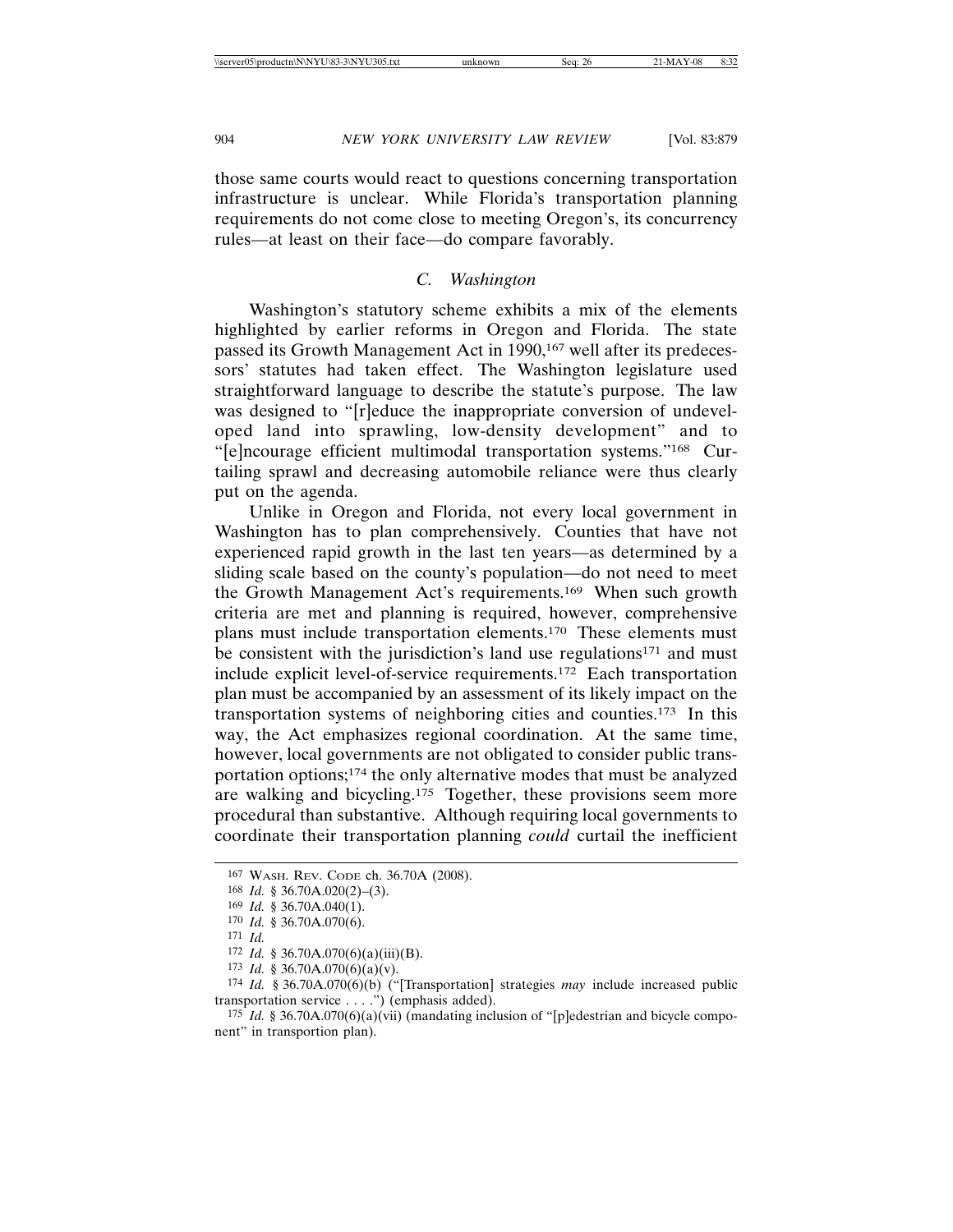placement of roads, it will not necessarily do so. Still, Washington's rules carry more force than Florida's, which do not mandate any intergovernmental coordination.176

Washington's transportation concurrency rules fall somewhere between those of Florida and Oregon. In general, a local government must prohibit developments that would reduce levels of service at transportation facilities to unacceptable levels.177 Compliance with this rule can be accomplished by ensuring that the funding necessary to construct adequate facilities is allocated at the time a new development permit is granted.178 The facilities themselves must be in place within six years.<sup>179</sup> As in Florida<sup>180</sup>—and unlike in Oregon<sup>181</sup>—the timeframe for the provision of transportation infrastructure is fixed. Six years, however, is not a short period; projects in Florida must meet that state's concurrency requirements within half as much time.182

The Washington courts have not erected serious barriers to development.183 Most of the litigation surrounding the Growth Management Act has concerned its concurrency requirements. For the most part, the courts in such cases have taken a permissive stance that limits the force of the state's concurrency rules. In an important opinion issued in 2001, the Court of Appeals Division I held that a local government's decision to change the method by which it calculated peak hour traffic volumes—i.e., using statistics from the 4:00 p.m to 5:00 p.m. hour as well as the 5:00 p.m. to 6:00 p.m. hour—was not a "zoning ordinance."<sup>184</sup> Thus, the local community council, which otherwise might have been able to veto the change in methodology, was powerless to prevent its adoption.185 Likewise, the council could not demand that the jurisdiction amend its comprehensive plan to reflect

<sup>176</sup> *See* FLA. ADMIN. CODE ANN. r. 9J-5.019 (2007) (detailing specific requirements for transportation plans without mentioning coordination with neighboring local government units).

<sup>177</sup> *Id.* § 36.70A.070(6)(b).

<sup>178</sup> *Id.*

<sup>179</sup> *Id.*

<sup>180</sup> *See supra* notes 147–48 and accompanying text (discussing Florida's concurrency requirement of three years).

<sup>181</sup> *See supra* notes 98–107, 122–30 and accompanying text (describing Oregon's complex system of concurrency rules).

<sup>182</sup> *See supra* notes 147–48 and accompanying text.

<sup>183</sup> There are no administrative regulations that deal specifically with transportation planning in Washington. *See* WASH. ADMIN. CODE tit. 365 (2008) (listing contents of title 365 of Washington Administrative Code, titled "Community, Trade, and Economic Development," none of which includes transportation).

<sup>184</sup> Sammamish Cmty. Council v. City of Bellevue, 29 P.3d 728, 730, 732 (Wash. Ct. App. 2001).

<sup>185</sup> *Id.* at 732.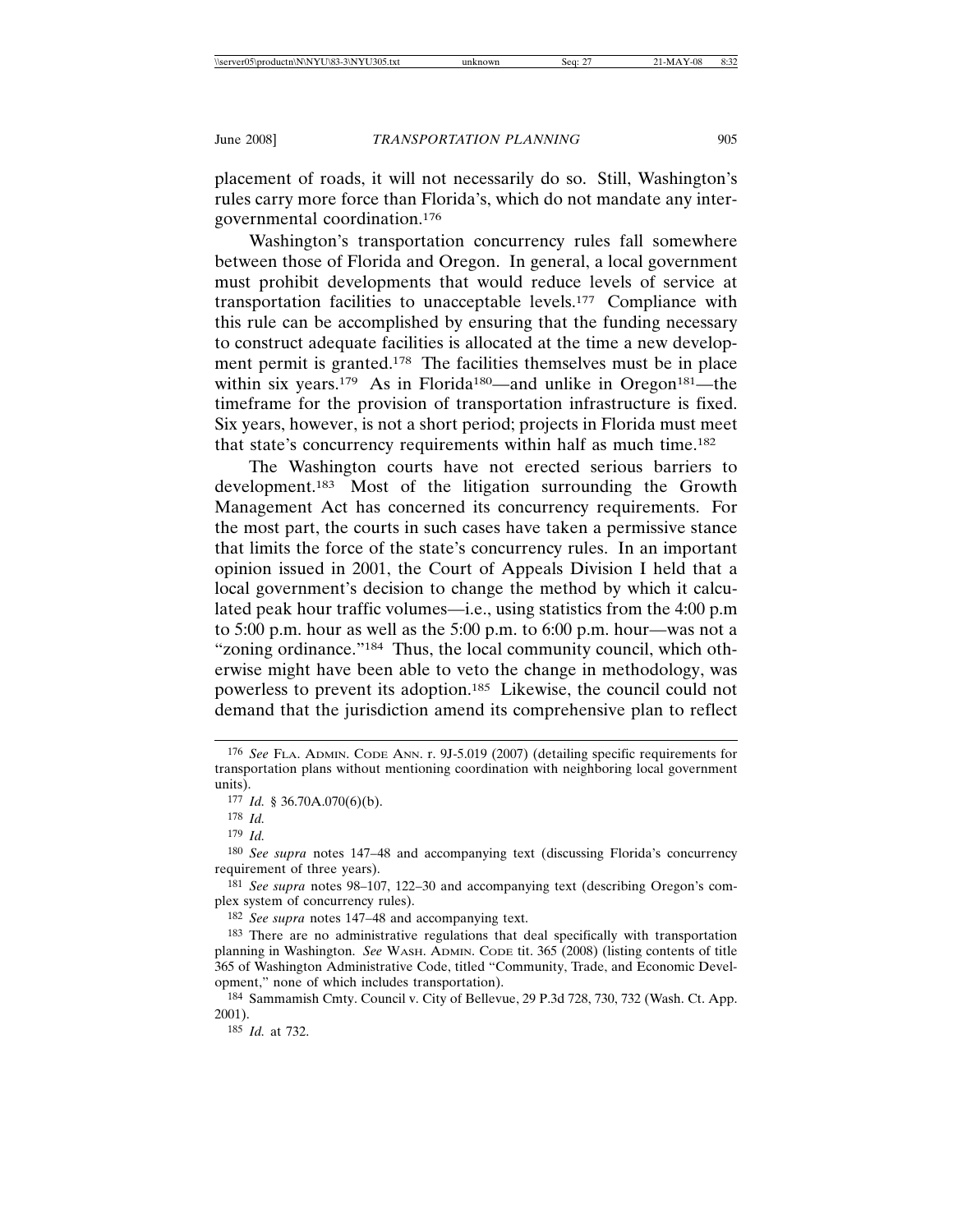the new measurement technique.186 The court rejected the plaintiffs' argument that the new measurements would result in artificially low vehicle counts, undermining the state's efforts to demand transportation concurrency.187

In a similar case the following year, the same court reached an analogous outcome. The plaintiffs in *Montlake Community Club v. Central Puget Sound Growth Management Hearings Board*188 objected to Seattle's expanded use of "screenline" traffic-measurement methods.189 Instead of counting the number of cars that passed through individual intersections, this controversial methodology focused on "larger corridors and geographic zones," with the explicit goal of "promot[ing] growth and minimiz[ing] the effect of stringent level-of-service standards."190 Despite finding that screenline measurements tended to "overstate the [traffic] capacity of a corridor,"<sup>191</sup> the court affirmed a local hearings board decision<sup>192</sup> that allowed the city to continue using the methodology.193 Moreover, the fact that the city had recently revamped the zoning ordinance applicable to certain neighborhoods did not afford the plaintiffs another opportunity to claim that the screenline methodology, originally adopted on a limited basis in 1994, was invalid; despite the update to the zoning code, the only time that this claim could have been made was in 1994.194

Although the cases discussed above are representative, Washington's courts have not approved every concurrency-related local ordinance they have reviewed. In *City of Bellevue v. East Bellevue Community Municipal Corp.*, 195 the Court of Appeals Division I invalidated an enactment that would have exempted entire classes of development projects from the state's concurrency rules.196 The court stressed that "concurrency is not a goal, it is a requirement."<sup>197</sup> However, the fact that a city had the gall to ignore a major portion of the Growth Management Act in the first place is a strong

189 *Id.* at 58.

191 *Id.* at 61.

194 *Id.* at 61–62.

195 81 P.3d 148 (Wash. Ct. App. 2003).

196 *Id.* at 149.

<sup>186</sup> *Id.* at 733.

<sup>187</sup> *Id.* at 730.

<sup>188</sup> 43 P.3d 57 (Wash. Ct. App. 2002).

<sup>190</sup> *Id.* at 60.

<sup>192</sup> Washington's Growth Management Hearings Boards are special state trial courts for land use matters, much like Oregon's Land Use Board of Appeals. *See* WASH. REV. CODE § 36.70A.250–280 (2008) (creating Growth Management Hearings Boards); *see also supra* note 109 and accompanying text (discussing Oregon's Land Use Board of Appeals).

<sup>193</sup> *Montlake Cmty. Club*, 43 P.3d at 62.

<sup>197</sup> *Id.* at 153.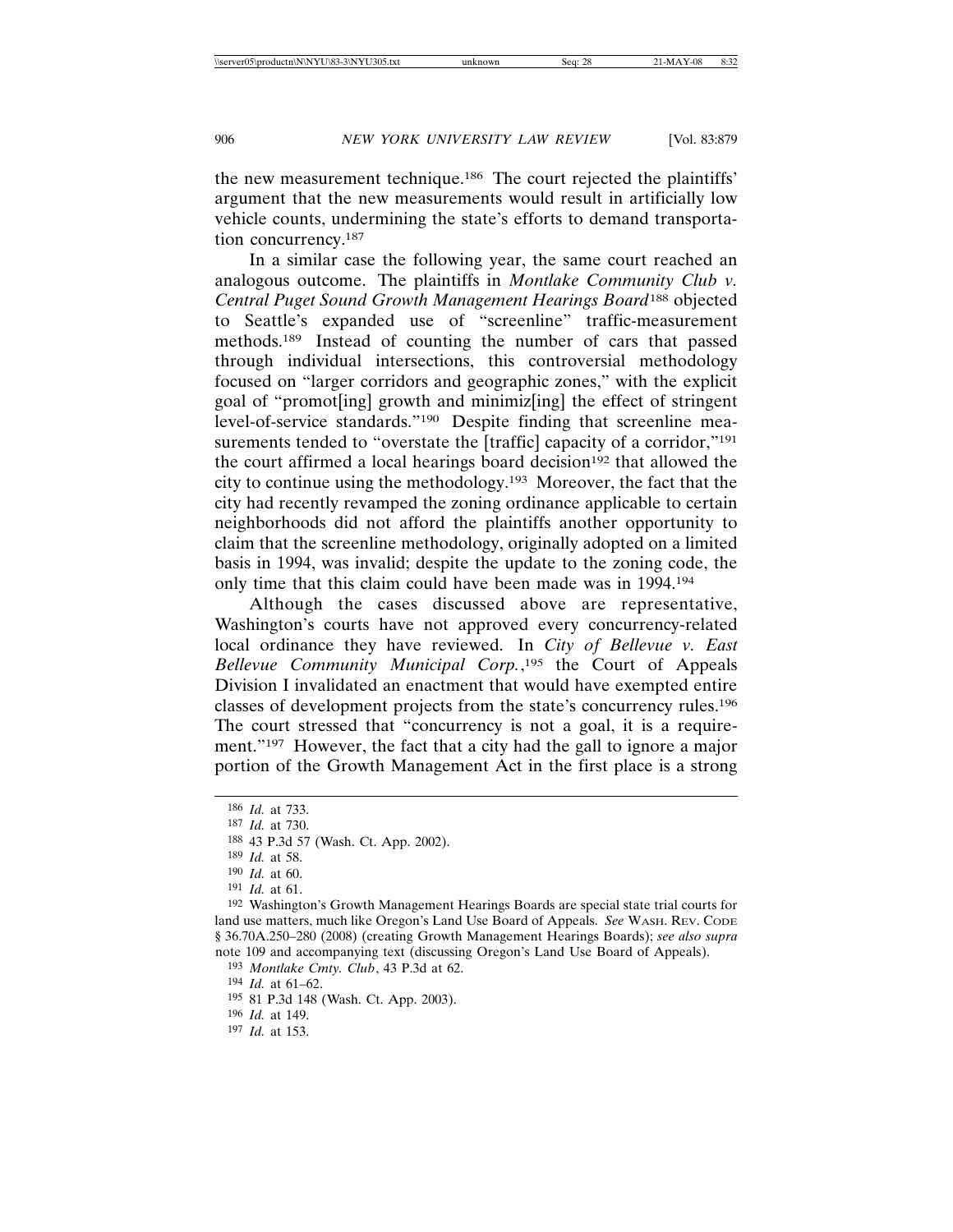indication of the consequences of the courts' more permissive decisions.

On balance, Washington's planning rules are tougher than those in Florida but weaker than those in Oregon, while its concurrency provisions are stricter than Oregon's lax policies but more permissive than Florida's strong ones. Unlike Oregon and Florida, Washington has addressed both sides of the sprawl equation—it has, after all, actually legislated with respect to both planning and concurrency—but in so doing, it has failed to take dramatic steps on either front.

This last observation is vital: Merely addressing both sides of the sprawl-prevention equation will not accomplish much unless the task is approached with sufficient vigor. In Washington, for example, the statutory requirement that neighboring local governments coordinate transportation plans with one another<sup>198</sup> does not mean much in the absence of rules demanding that such governments consider public transportation options or otherwise work to reduce automobile reliance. Indeed, consideration of ways to encourage the use of alternative modes of transportation should be mandatory to give force to the state's transportation planning requirements. Similarly, by endorsing Seattle's explicit attempts to circumvent the Growth Management Act's concurrency provisions, the *Montlake Community Club* decision<sup>199</sup> makes it improbable that the Act will actually be able to control the timing of future growth. To give teeth to these concurrency rules, the Washington state legislature should overturn the decision and explicitly restrict the traffic-measurement techniques that local governments can use to those proven to be accurate and even-handed. Finally, and perhaps most importantly, none of Washington's statewide land use regulations have any effect on the smaller cities and counties that are *not* required to plan comprehensively in the first place.200 As in Oregon and Florida, Washington should require all of its local governments to promulgate comprehensive plans for future growth.

# IV

#### RECOMMENDATIONS

Although none of the states discussed in Part III has adequately or thoroughly addressed both sides of the sprawl-prevention equation, taken together their examples provide substantial guidance for future legislative efforts. As argued above, any serious effort to use statutes

<sup>198</sup> *See supra* note 173 and accompanying text.

<sup>199</sup> See *supra* text accompanying notes 188–94 for a discussion of the case.

<sup>200</sup> WASH. REV. CODE § 36.70A.040(1) (2008).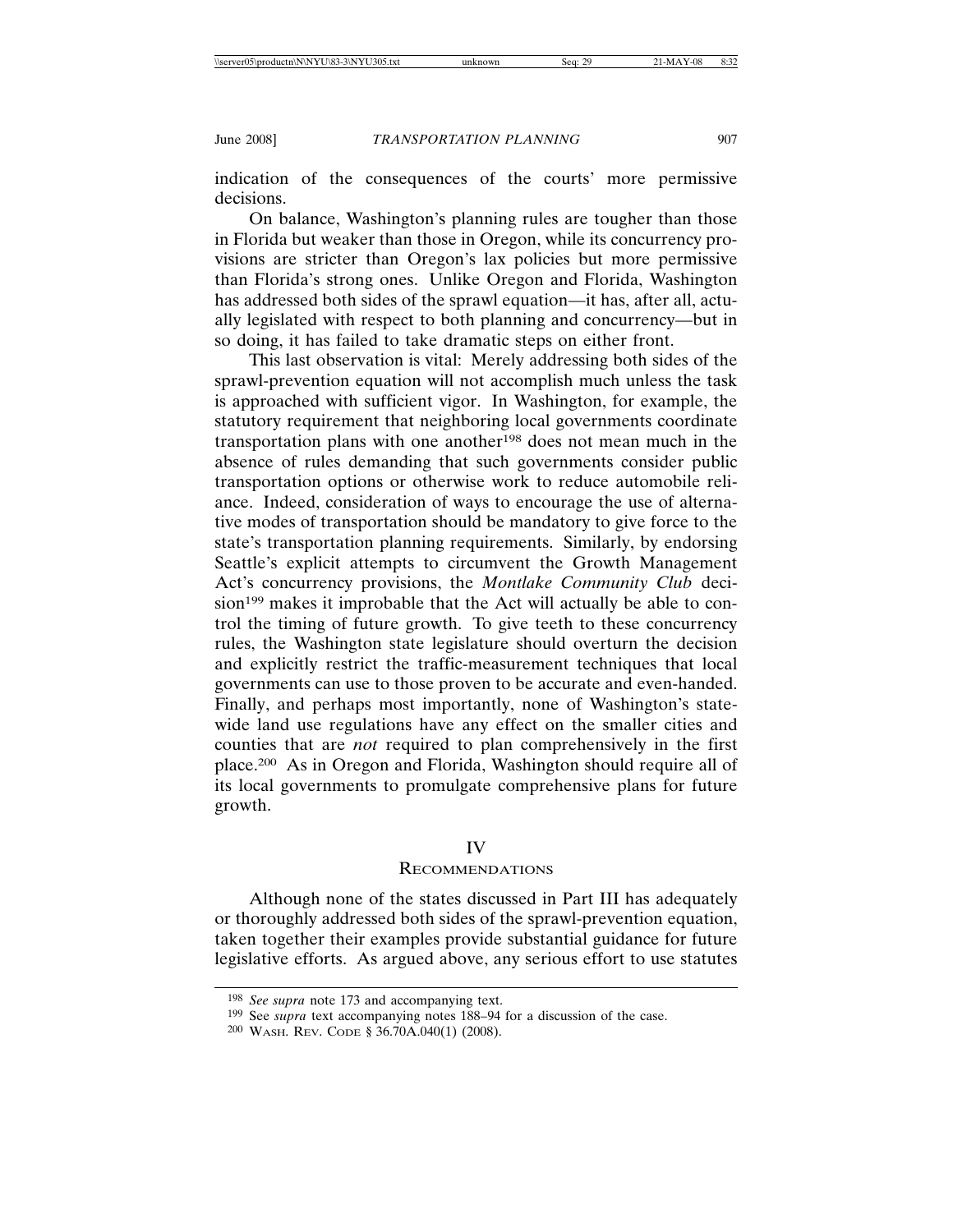governing transportation infrastructure to curtail sprawl must proceed along two lines.

First, transportation planning laws must discourage uncoordinated and unnecessary road building. As a threshold matter, all local government units should be required to plan comprehensively and to maintain consistency between their zoning ordinances and their longterm visions for growth. Effective planning should result in a wellconsidered strategy for moving people and goods rather than in a series of stopgap measures designed to placate voters concerned with daily traffic congestion. Instead of focusing on automobiles, local governments ought to be forced to think about how they can encourage people to use public transportation. Since public transportation cannot survive in areas of low population density,201 this task will require individual jurisdictions to consider increasing buildable densities in certain areas while decreasing those densities—sometimes to extremely low levels—in others, in a pattern incompatible with sprawl. In addition, plans to construct new roads should not be approved without a showing that the roads are absolutely necessary. Since most new arteries will do little to reduce traffic congestion, but much to increase sprawl,202 they should ultimately be built only as a last resort.

Second, concurrency rules must prohibit growth where transportation infrastructure is insufficient to support it. Local governments should not be allowed to issue permits, make planning or zoning changes, or otherwise alter the land use regulatory environment so as to enable new development unless necessary transportation facilities are already in place or will be in place soon. Any determination of what facilities are necessary, however, should be nuanced enough to allow growth in areas that were once developed but have since fallen into disrepair, such as decayed urban cores. New transportation facilities, if required, should be built in a short amount of time, with financing commitments in place when a project is approved. Without such stringent constraints on development in traffic-prone locations, political pressure will inevitably mount to build roads and highways that are inconsistent with the comprehensive plans discussed above. Put another way, sooner or later the absence of concurrency requirements will undermine the effectiveness of locational transportation planning.

<sup>201</sup> *See supra* note 15 and accompanying text.

<sup>202</sup> *See supra* note 20 and accompanying text (noting that new roads will become congested with drivers who previously traveled by alternate routes, at other times, or by public transportation).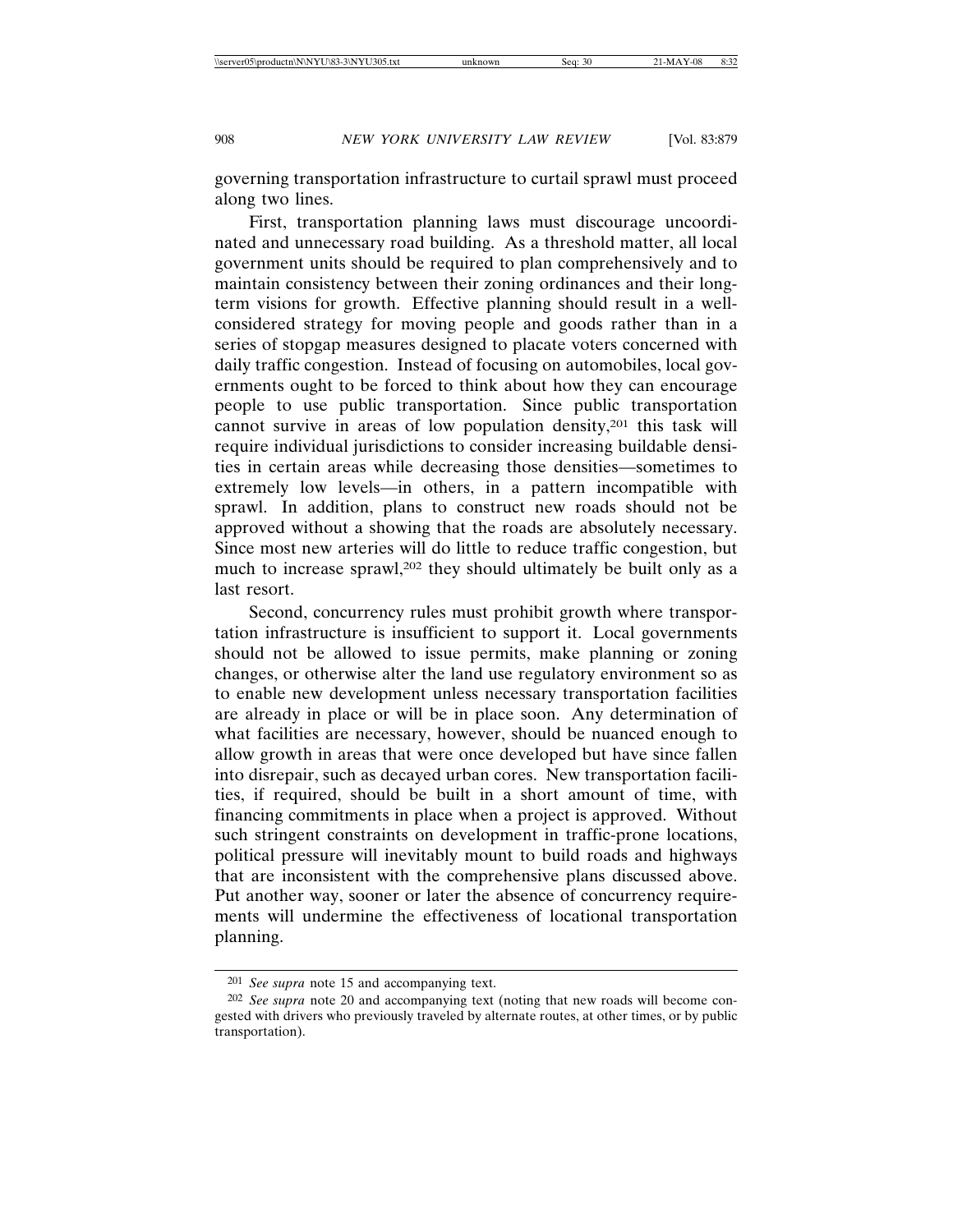The implementation of these recommendations would lead to concrete changes in a number of the cases discussed in Part III. For example, in the Florida case of *Lopez-Torres*, 203 strong transportation planning rules—by complementing the state's preexisting concurrency regulations—would likely have prevented the Department of Transportation from locating a state highway bridge in contravention of a municipality's comprehensive plan. Likewise, in *Montlake Community Club*, 204 insistence on more meaningful concurrency rules would likely have stopped Seattle from implementing "screenline" traffic-measurement techniques that deliberately overstated road and highway capacities in order to promote development in areas underserved by existing transportation infrastructure. Finally, in Oregon, a stronger commitment to concurrency probably would have dissuaded the Land Conservation and Development Commission from reacting to the *Klamath Falls* and *Jaqua* decisions—which together effectively inserted a true concurrency requirement into the state's transportation planning rules—by amending its administrative regulations to eviscerate the two decisions.205

These recommendations, of course, will not be welcomed in every state. In many jurisdictions, sprawl continues to be accepted and even embraced, in part because of the power of groups who benefit from it, such as the real estate and construction industries.<sup>206</sup> In addition, sprawl does have its advantages: If consumers really do prefer singlefamily homes on individual plots of land,<sup>207</sup> large swaths of lowdensity development are the way to go. Nevertheless, the experiences of states like Oregon, Florida, and Washington suggest that the political will may exist, in certain areas, for wide-ranging changes to dominant land use patterns. In those jurisdictions that ultimately decide to reduce sprawl, lawmakers must be sure to address both components of the phenomenon's transportation-related causes.

<sup>203</sup> 526 So. 2d 674 (Fla. 1988). See *supra* text accompanying notes 157–59 for a discussion of this case.

<sup>204</sup> 43 P.3d 57 (Wash. Ct. App. 2002). See *supra* notes 188–94 and accompanying text for a discussion of this case.

<sup>205</sup> See *supra* notes 124–30 and accompanying text for a discussion of these cases and the subsequent regulatory changes.

<sup>206</sup> *See* Pollard, *supra* note 50, at 276–77 (discussing strong resistance of real estate and construction industries to attempts to decrease sprawl).

<sup>207</sup> *See supra* note 3 and accompanying text (discussing demand for single-family homes).